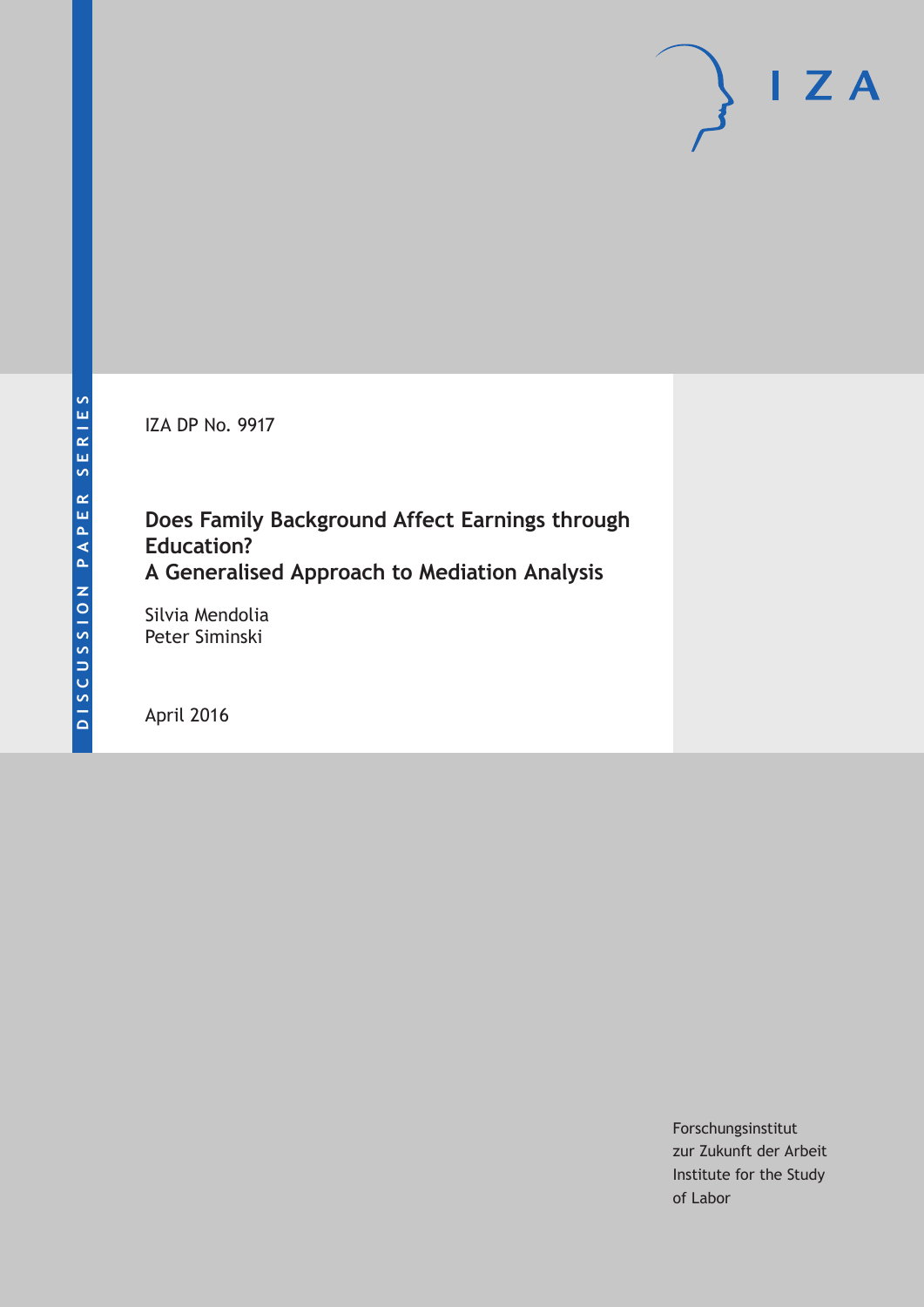# **Does Family Background Affect Earnings through Education? A Generalised Approach to Mediation Analysis**

# **Silvia Mendolia**

*University of Wollongong and IZA* 

# **Peter Siminski**

*University of Wollongong and IZA* 

# Discussion Paper No. 9917 April 2016

IZA

P.O. Box 7240 53072 Bonn **Germany** 

Phone: +49-228-3894-0 Fax: +49-228-3894-180 E-mail: iza@iza.org

Any opinions expressed here are those of the author(s) and not those of IZA. Research published in this series may include views on policy, but the institute itself takes no institutional policy positions. The IZA research network is committed to the IZA Guiding Principles of Research Integrity.

The Institute for the Study of Labor (IZA) in Bonn is a local and virtual international research center and a place of communication between science, politics and business. IZA is an independent nonprofit organization supported by Deutsche Post Foundation. The center is associated with the University of Bonn and offers a stimulating research environment through its international network, workshops and conferences, data service, project support, research visits and doctoral program. IZA engages in (i) original and internationally competitive research in all fields of labor economics, (ii) development of policy concepts, and (iii) dissemination of research results and concepts to the interested public.

IZA Discussion Papers often represent preliminary work and are circulated to encourage discussion. Citation of such a paper should account for its provisional character. A revised version may be available directly from the author.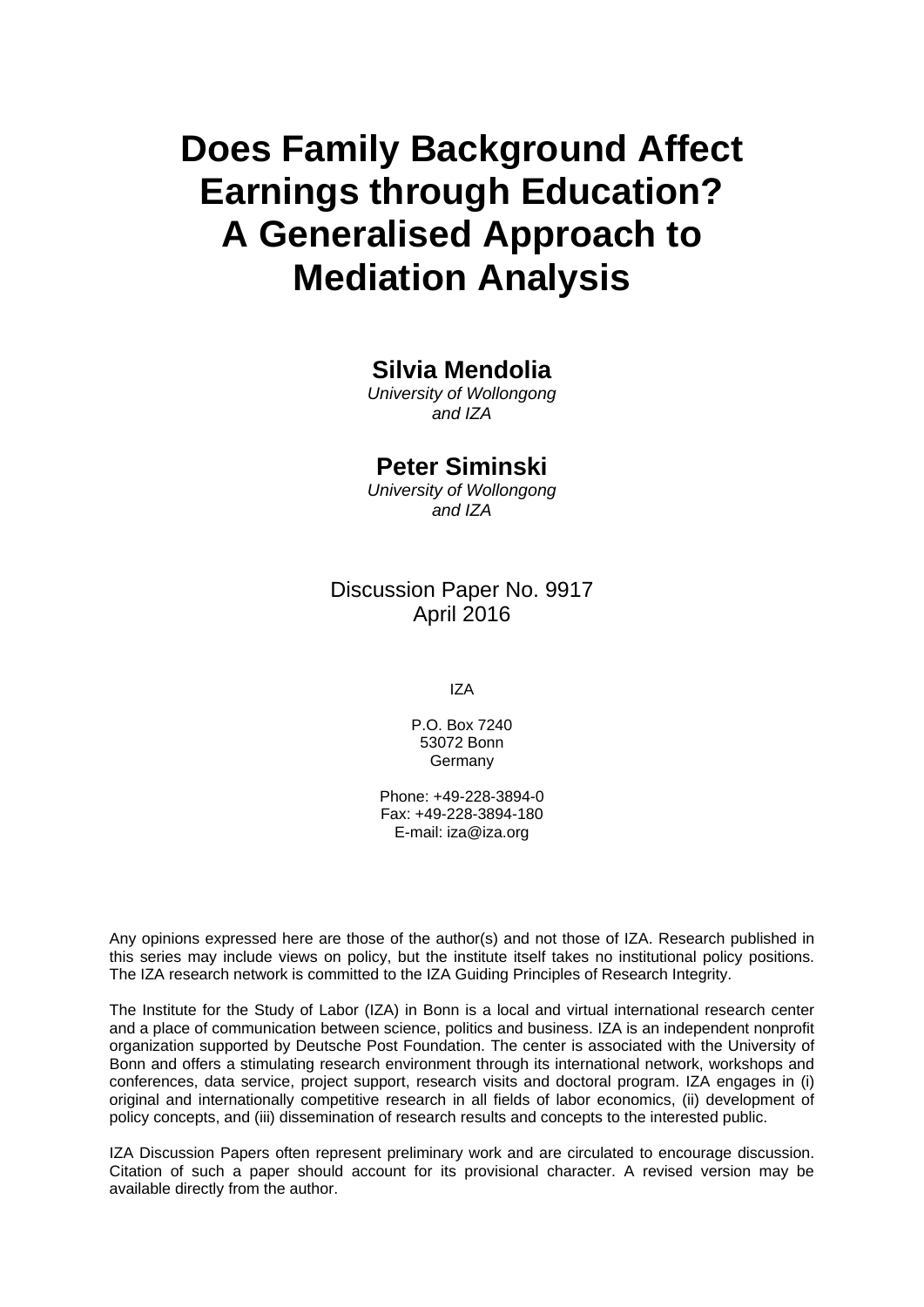IZA Discussion Paper No. 9917 April 2016

# **ABSTRACT**

# **Does Family Background Affect Earnings through Education? A Generalised Approach to Mediation Analysis<sup>1</sup>**

We seek to quantify the role of education as a mechanism through which family background affects earnings. To this end, we propose a generalisation of statistical 'mediation analysis'. In our approach, the treatment and mediator can be multidimensional. This allows us to directly and flexibly account for a range of background characteristics which affect child earnings through the pathway of education and through other mechanisms. The results suggest that educational attainment explains 24%-39% of the overall family background effect on earnings in Australia. The mediating role of education seems to be larger for Australia than for the UK.

JEL Classification: I24, C49, J62

Keywords: mediation analysis, intergenerational mobility, equality of opportunity

Corresponding author:

 $\overline{\phantom{a}}$ 

Peter Siminski School of Accounting, Economics, and Finance University of Wollongong Northfields Avenue Wollongong, NSW 2522 Australia E-mail: siminski@uow.edu.au

 $1$  This paper is based on research commissioned by the NSW Government Office of Education  $-$ Centre for Education Statistics and Evaluation (CESE). We thank Bruce Bradbury, Paul Frijters, Craig Jones, Andrew Leigh, Chris Ryan, Nicolas Salamanca, Ian Walker and Andrew Webber as well as seminar participants at the Australian National University, University of Melbourne, University of New South Wales, and the University of Sydney, for discussions and comments on earlier drafts. This paper uses unit record data from the Household, Income and Labour Dynamics in Australia (HILDA) Survey. The HILDA Project was initiated and is funded by the Australian Government Department of Social Services (DSS) and is managed by the Melbourne Institute of Applied Economic and Social Research (Melbourne Institute). The findings and views reported in this paper, however, are those of the authors and should not be attributed to either DSS or the Melbourne Institute, or to the NSW Government.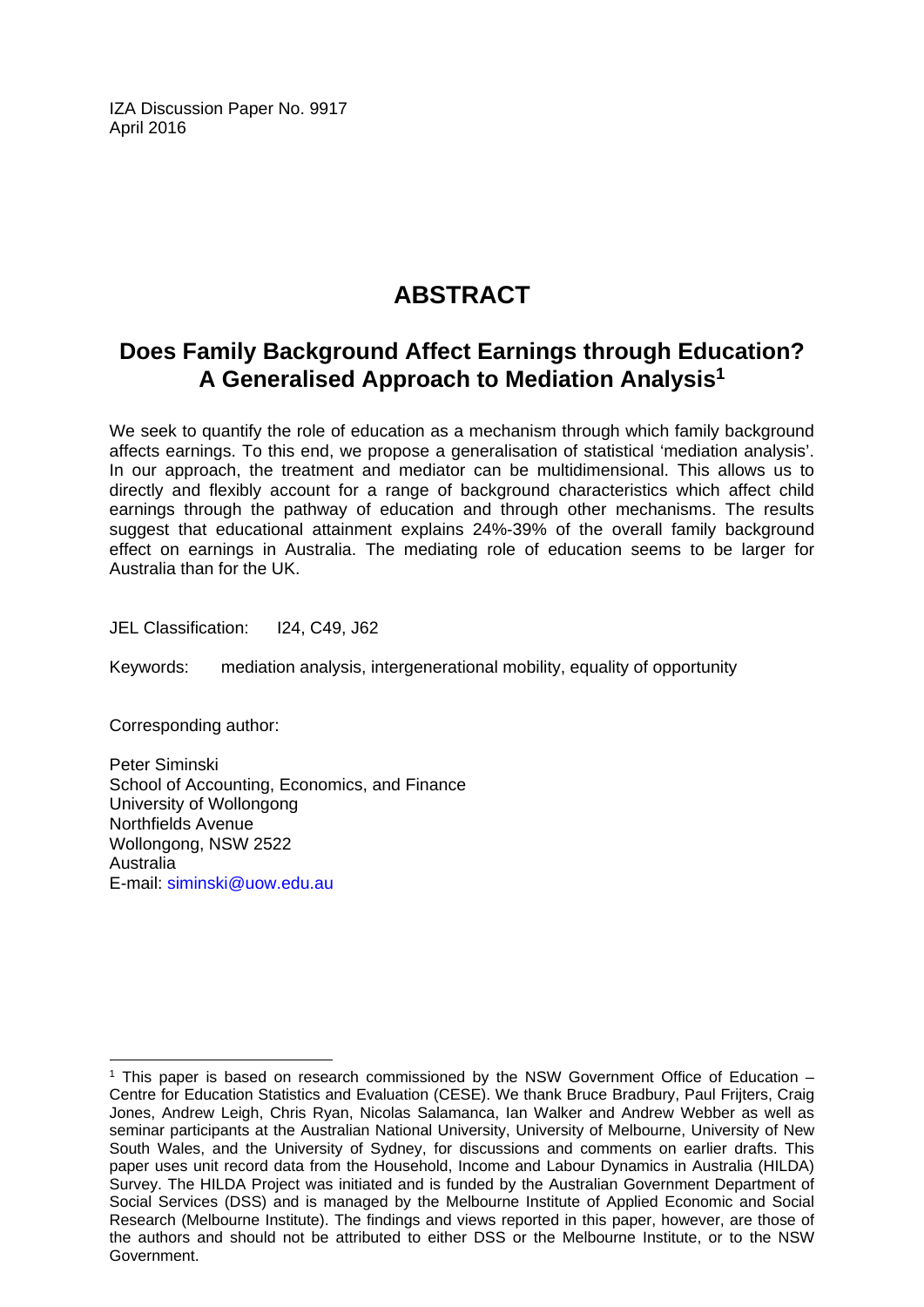## **1. Introduction**

There is much consensus, internationally, on the importance of the principle of "equality of opportunity" (see Alesina and Giuliano, 2011 for a review). Whilst conceptually distinct, intergenerational mobility is perhaps the best measurable indicator we have of equality of opportunity (Corak, 2013). The extent to which children's outcomes are determined by their family background is hence a topic of considerable interest. Much progress has been made to address measurement issues and to produce internationally comparable estimates of intergenerational mobility. One common approach has been to focus on the intergenerational elasticity between male (permanent) earnings and that of their sons (Solon, 1992, Mazumder 2005, Corak, 2013, Mendolia and Siminski, forthcoming). An alternate approach is to focus on movements between quantiles of the earnings distribution across generations (Chetty et al., 2014).

Less progress has been made towards understanding the transmission mechanisms through which family background affects earnings, or to the policy levers which are most effective to improve mobility. A particular focus, however, is the role of education. Education is of course a major determinant of earnings (Card, 1999). And education systems are fundamentally shaped by government policy. The role of education in intergenerational mobility has been studied in three strands of the empirical literature. One strand has studied specific schooling reforms as natural experiments (Dustmann, 2004, Meghir & Palme, 2005; Holmlund, 2008; Pekkarinen *et al.*, 2009). A second strand examines the extent to which geographical variations in intergenerational mobility can be explained by differences in the characteristics of education systems (Corak 2006; 2013, Blanden 2013, Chetty *et al.*, 2014). The third, and smallest, strand of the literature has attempted to quantify the role of education as a 'mediator' – that is, the role of education as a pathway through which family background affects economic outcomes in the next generation (Bowles & Gintes, 2002, Blanden *et al.*, 2007). Our study is in this third strand. Our main objective is to study the extent to which education is a mechanism which explains the effect of family background on earnings.

To this end, we have developed an approach which we believe to be a methodological innovation. Our innovation is a generalisation of mediation analysis (Baron and Kenny, 1986). Mediation analysis is a mainstream approach for studying causal pathways in disciplines such as Statistics and Psychology, but it has only recently been discussed formally in the economics literature (Heckman and Pinto, 2015).<sup>2</sup> Standard mediation analysis seeks to estimate the extent to which the effect of a

<span id="page-3-0"></span> $2$  For example, see Warner (2013) and Howell (2013) for textbook treatments of mediation analysis in Statistics and Psychology, respectively.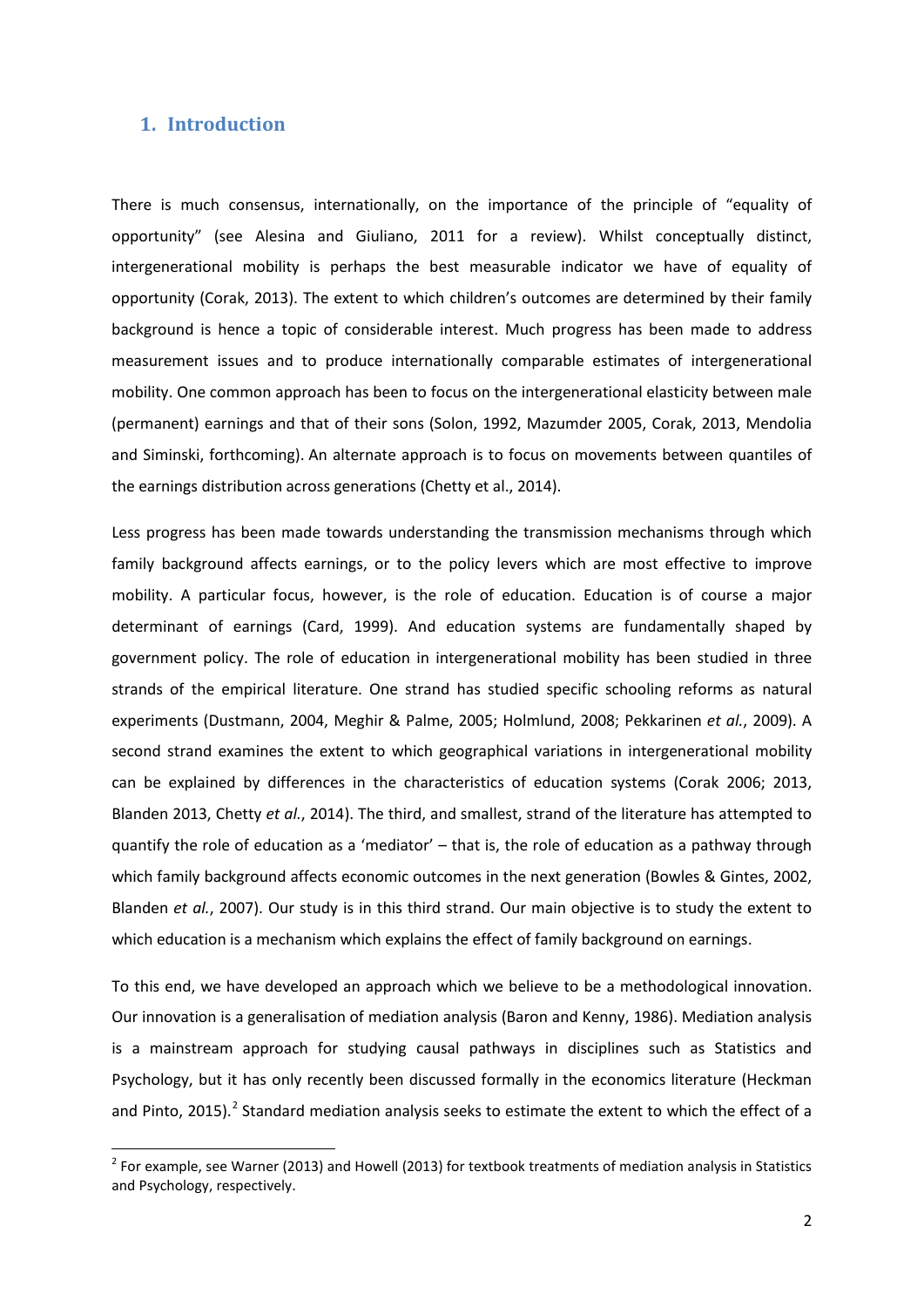treatment (D) on an outcome (Y) is explained by a particular mechanism (M). Our innovation generalises standard mediation analysis to allow for a vector of treatment variables. We also show that standard mediation analysis is nested as a special case within our generalised approach.

The motivation for our approach begins with the observation that standard indicators of intergenerational mobility are not causal parameters, which immediately makes analysis of mechanisms problematic. Consider for example the mediation analysis conducted by Blanden *et al.* (2007) in the *Economic Journal*. Their aim was to estimate the extent to which child's education (and skills) mediate the raw association between family income and child earnings. The analysis likely overstates the role of education due to positive correlations between child's education and omitted family background characteristics which also influence child earnings. Even the *total* effect of family income on child earnings is likely biased, due to positive correlations between family income and other omitted family background characteristics.

And yet family background is exogenous. If we were able to measure every aspect of family background perfectly (not restricting ourselves to family income), we would be able to construct unbiased estimates of the effects of family background on earnings, and then begin to explore mechanisms. Whilst it is not possible to perfectly measure family background, we can make some progress in this direction. Instead of using one indicator of family background, our proposed approach instead includes a vector of exogenous family background characteristics directly into the earnings regressions. Our approach estimates the extent to which education mediates the combined effects of all such background variables on child earnings. And it allows the mediating role of (child's) education to vary across family background characteristics. For example, child's education may have a greater role in mediating the effect of parental education than in mediating the effect of parental occupation.

We apply this approach to Australian data, exploiting the richness of the Household Income and Labour Dynamics, Australia survey to its full potential. We estimate that child's education explains around 24%-39% of the effect of family background on child earnings. These bounds reflect different assumptions made around the relationship between education and skills. We also attempt to compare the mediating role of education in Australia and Britain and conclude tentatively that it is larger in Australia. Section 2 discusses the standard mediation model and our proposed generalisation. Section 3 discusses additional implementation issues specific to our application. Section 4 describes data and Section 5 shows results. Section 6 concludes.

3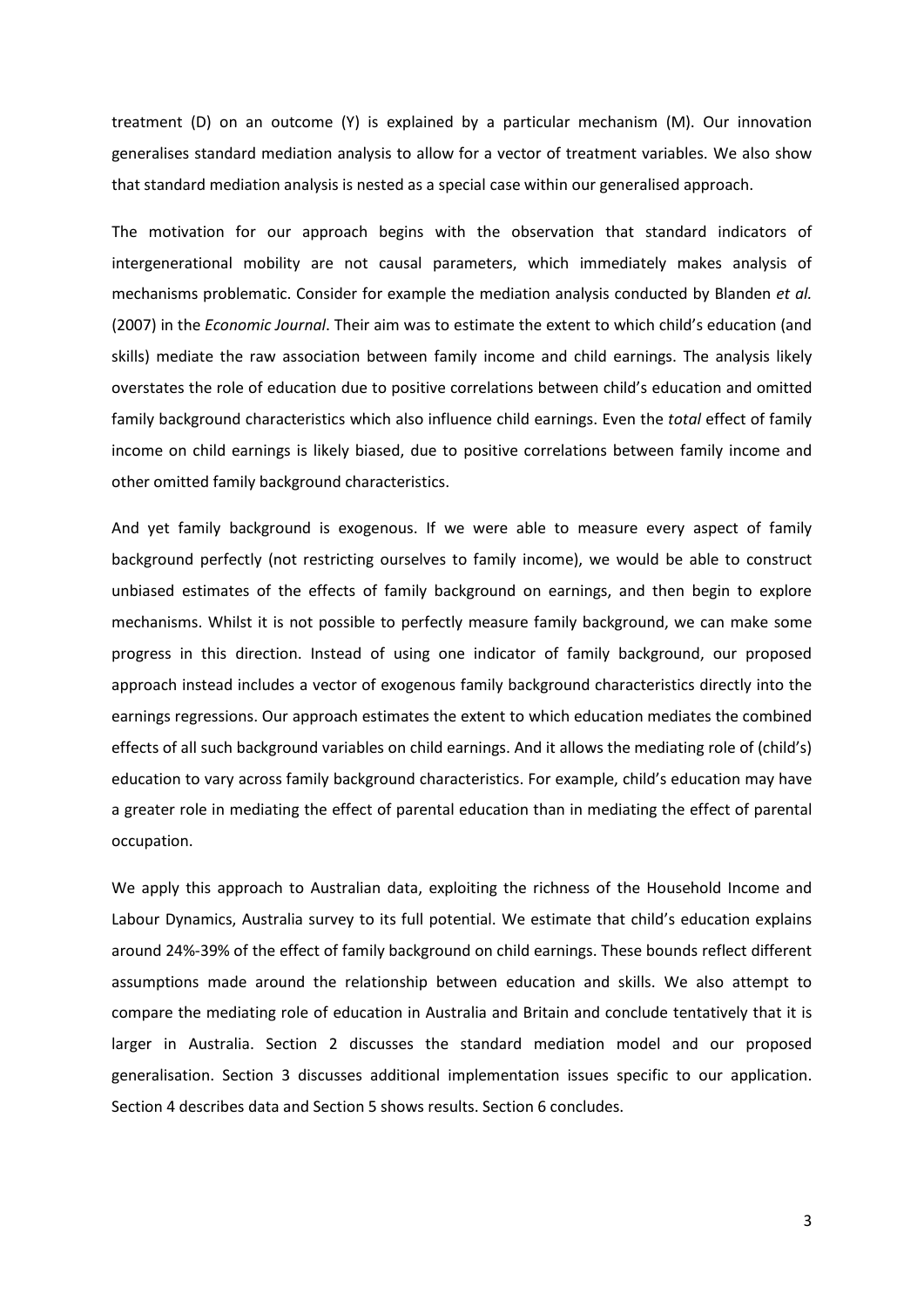### **2. Mediation Models**

#### **2.1 Standard Mediation Model**

Identifying the mechanisms through which a given treatment (D) affects a given outcome variable (Y) is notoriously difficult. This task is known as mediation analysis in the statistics and psychology literatures, beginning with Baron and Kenny (1986). The goal of mediation analysis is to estimate the extent to which the total effect of D on Y operates through the channel of a mediating variable (M). In other words, how much of the effect of D on Y can be explained by its effect on M (the so called 'indirect' effect of D), and how much of the total effect operates through other mechanisms (the so called 'direct' effect of D). Whilst such analysis is a feature of much empirical work in economics and in other disciplines, to our knowledge it has only recently been discussed formally in the economics literature (Heckman and Pinto, 2015).

A standard approach to mediation analysis begins by separately estimating the following two linear equations:

$$
Y_i = \alpha_1 + \beta^{total} D_i + \varepsilon_i \tag{1}
$$

$$
Y_i = \alpha_2 + \beta^{direct} D_i + \gamma M_i + e_i \tag{2}
$$

where  $Y_i$  is some outcome variable,  $D_i$  is an exogenous treatment variable and  $M_i$  is a potential mechanism through which  $D_i$  affects  $Y_i$ .  $\beta^{total}$  is the total effect of  $D_i$  on  $Y_i$ .  $\beta^{direct}$  is the component of  $\beta^{total}$  which does not operate through the mechanism  $M_i$ . From these estimates, the proportion of the total effect of  $D_i$  explained by mechanism  $M_i$  is given by  $1 - \frac{\beta^{direct}}{\beta^{total}}$ . A value of 1 suggests that mechanism  $M_i$  is the pathway through which  $D_i$  affects  $Y_i$ . A value of 0 suggests that M is not a mechanism for the effect of  $D_i$  on  $Y_i$ . It is important to note that M is not regarded as an 'omitted variable' (i.e. as a 'confounder') in (1). Rather, *D* is assumed to be exogenous in (1) and estimates of  $\beta^{total}$  from (1) are assumed unbiased. The important distinction between confounders and mediators is fundamental in other disciplines such as statistics and psychology. But it has received little attention in the economics literature.

Even if  $D_i$  is exogenous, mediation analysis requires strong assumptions. The key issue is that the observed mediating variable  $M_i$  is likely to be correlated with unobserved determinants of  $Y_i$ . Randomised experiments facilitate unbiased estimation of  $\beta^{total}$ . Nevertheless, the mediating variable is likely to be correlated with some omitted determinants of  $Y_i$ , even with experimental data. If so, the estimated effect of the mediating variable on  $Y_i$  is likely to be biased.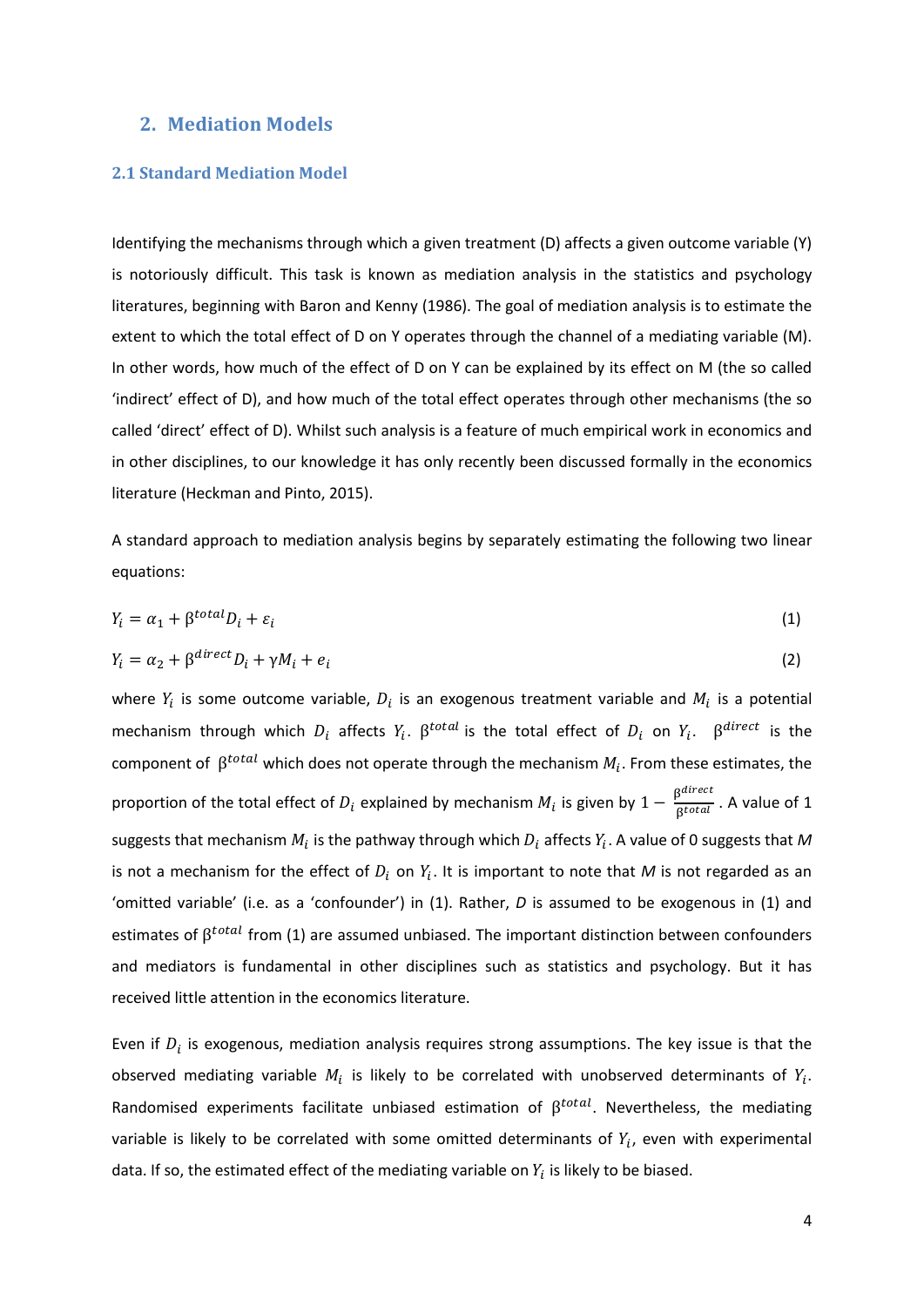With observational data, the assumptions for unbiased estimation of mediation effects are of course stronger. Here,  $D_i$  is uncorrelated with other determinants of  $Y_i$  (unconfoundedness of the treatment) by assumption rather than by design. For this reason, even estimates of  $\beta^{total}$  are likely biased with observational data.

In our application,  $Y_i$  is the logarithm of child's earnings,  $D_i$  is some measure of family characteristics (logarithm of father's earnings being the leading candidate) and  $M_i$  is child's education. The standard mediation model may overstate the role of child's education due to positive correlations between child's education and omitted family background characteristics that also determine child's earnings. In particular, the coefficient of child's education will likely be biased upwards as it will 'pick-up' the effect of omitted family background characteristics that are positively correlated with child's education.

#### **2.2 A Generalised Mediation Model with Multidimensional Treatment and Mediator**

Our proposed extension to standard mediation analysis may improve its validity in certain circumstances. Specifically, this is where a given treatment is best thought of as multidimensional. In our application, family background incorporates a range of characteristics, including parental education and parental earnings and many other factors, which can be treated as exogenous.

For this generalised mediation approach, we replace the treatment variable and its coefficients with vectors. We also allow the mediator to be measured by a vector of indicators:

$$
Y_i = \alpha_1 + \beta^{total} D_i + \varepsilon_i \tag{3}
$$

$$
Y_i = \alpha_2 + \beta^{direct} D_i + \gamma M_i + e_i \tag{4}
$$

In our application,  $D_i$  represents all observed family background characteristics. Inevitably,  $D_i$  will not perfectly measure all relevant aspects of family background, and  $e_i$  will still contain omitted family background characteristics, which will likely be positively correlated with  $D_i$  and  $M_i$ . But the extent of resulting bias will likely be smaller than in the simple mediation model in which  $D_i$  is a single variable.

Since  $\beta^{total}$  and  $\beta^{direct}$  are vectors, it is not trivial to summarise the overall mediating role of education. After estimating (3) and (4) separately by OLS, one can see how each element of  $\widehat{\beta}$ changes between (3) and (4), but this is not the ultimate aim. However, the overall mediating effect of  $M_i$  can be summarised by comparing the standard deviations of  $\widehat{\beta}^{total}D_i$  and  $\widehat{\beta}^{direct}D_i$ ,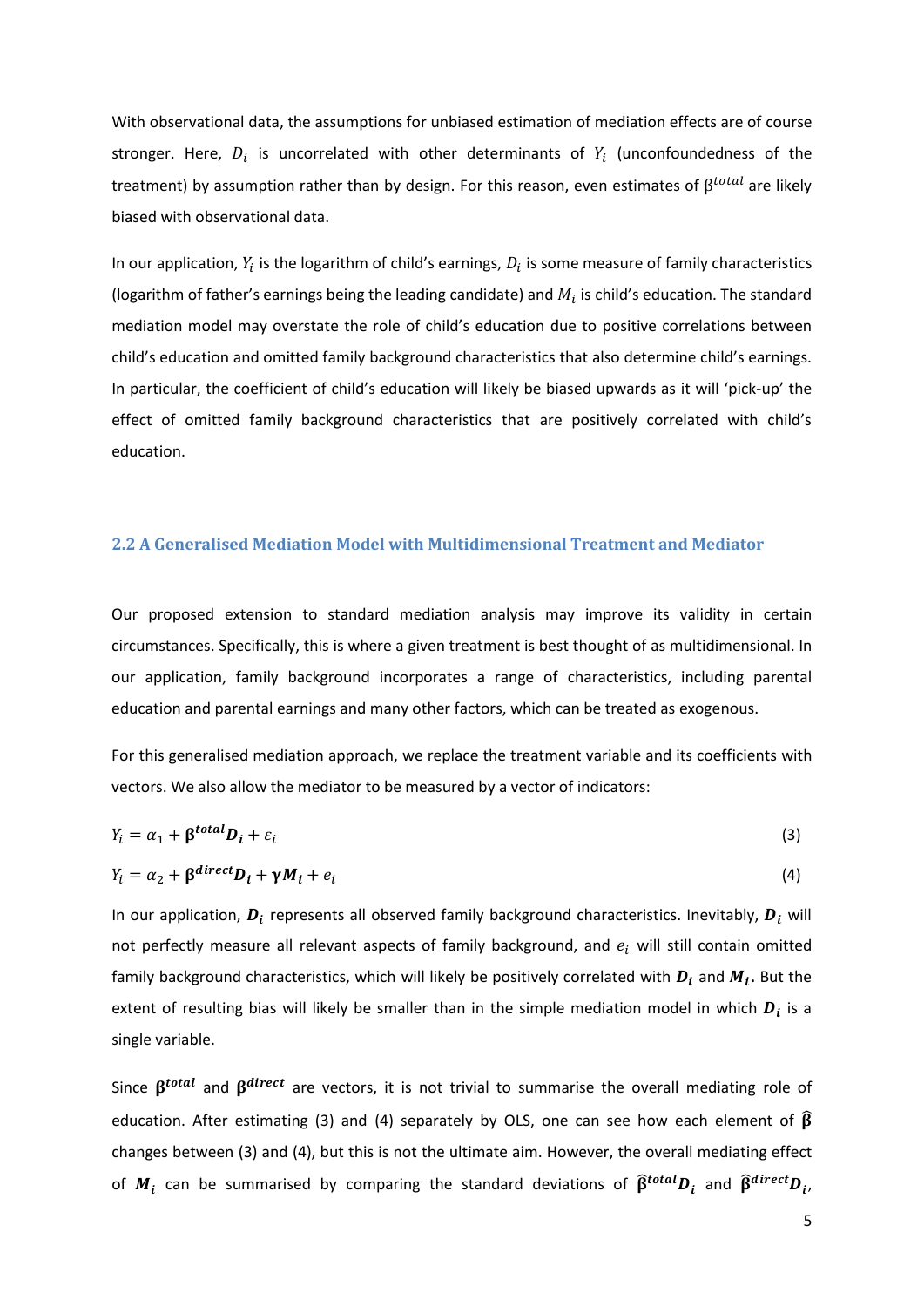respectively, across observations in the estimation sample.<sup>[3](#page-3-0)</sup> More specifically, the proportion of the total effect that is mediated by  $M_i$  is:

$$
1 - \frac{SD(\hat{\beta}^{direct}D_i)}{SD(\hat{\beta}^{total}D_i)}
$$
(5)

When the treatment is modelled as a single variable rather than a vector, this produces identical results to a comparison of  $\hat{\beta}^{direct}$  and  $\hat{\beta}^{total}$ , as per a standard mediation model. In other words, standard mediation analysis is nested as a special case of our generalised approach.

To see this, note that  $\beta^{total}$  in (1) is directly proportional to the standard deviation of  $\beta^{total}D_i$ :

$$
SD(\beta^{total}D_i) = \sqrt{\frac{\Sigma_i(\beta^{total}D_i - \overline{\beta^{total}D_i})^2}{n-1}} = \beta^{total} \sqrt{\frac{\Sigma_i(D_i - \overline{D_i})^2}{n-1}},
$$
\n(6)

A larger effect ( $\beta^{total}$ ) of D on Y is proportional to a higher standard deviation of  $\beta^{total}D_i$ , and similarly for  $\beta^{direct}$ . Therefore:

$$
1 - \frac{SD(\beta^{direct}D_i)}{SD(\beta^{total}D_i)} = 1 - \frac{\sqrt{\frac{\sum_i (\beta^{direct}D_i - \overline{\beta^{direct}D_i})^2}{n-1}}{n-1}}{\sqrt{\frac{\sum_i (\beta^{total}D_i - \overline{\beta^{total}D_i})^2}{n-1}}} = 1 - \frac{\beta^{direct} \sqrt{\frac{\sum_i (D_i - \overline{D_i})^2}{n-1}}}{\beta^{total} \sqrt{\frac{\sum_i (D_i - \overline{D_i})^2}{n-1}}}
$$
\n
$$
= 1 - \frac{\beta^{direct}}{\beta^{total}}
$$
\n(7)

In our application, it is useful to think of  $\hat{\beta}^{total}D_i$  as an overall index of family background, as it relates to child earnings, similar to Lubotsky and Witenberg's (2006) index. An individual with a high value of  $\widehat{\beta}^{total}D_i$  has a family background that is associated with high expected earnings.

 $\widehat{\beta}^{total}D_i$  is also the predicted value from (3) and SD( $\widehat{\beta}^{total}D_i$ ) is equal to the standard deviation of these predicted values. In our application, a higher standard deviation of predicted values reflects a greater role of family background in determining child earnings. Similarly SD( $\widehat{\beta}^{direct}D_i$ ) is the standard deviation of predicted values from (4), *after* holding child education fixed. It reflects the extent to which family background determines earnings through mechanisms other than child education.

<span id="page-7-0"></span> $3$  This should not be confused with the standard deviations of the estimates (i.e. the standard errors).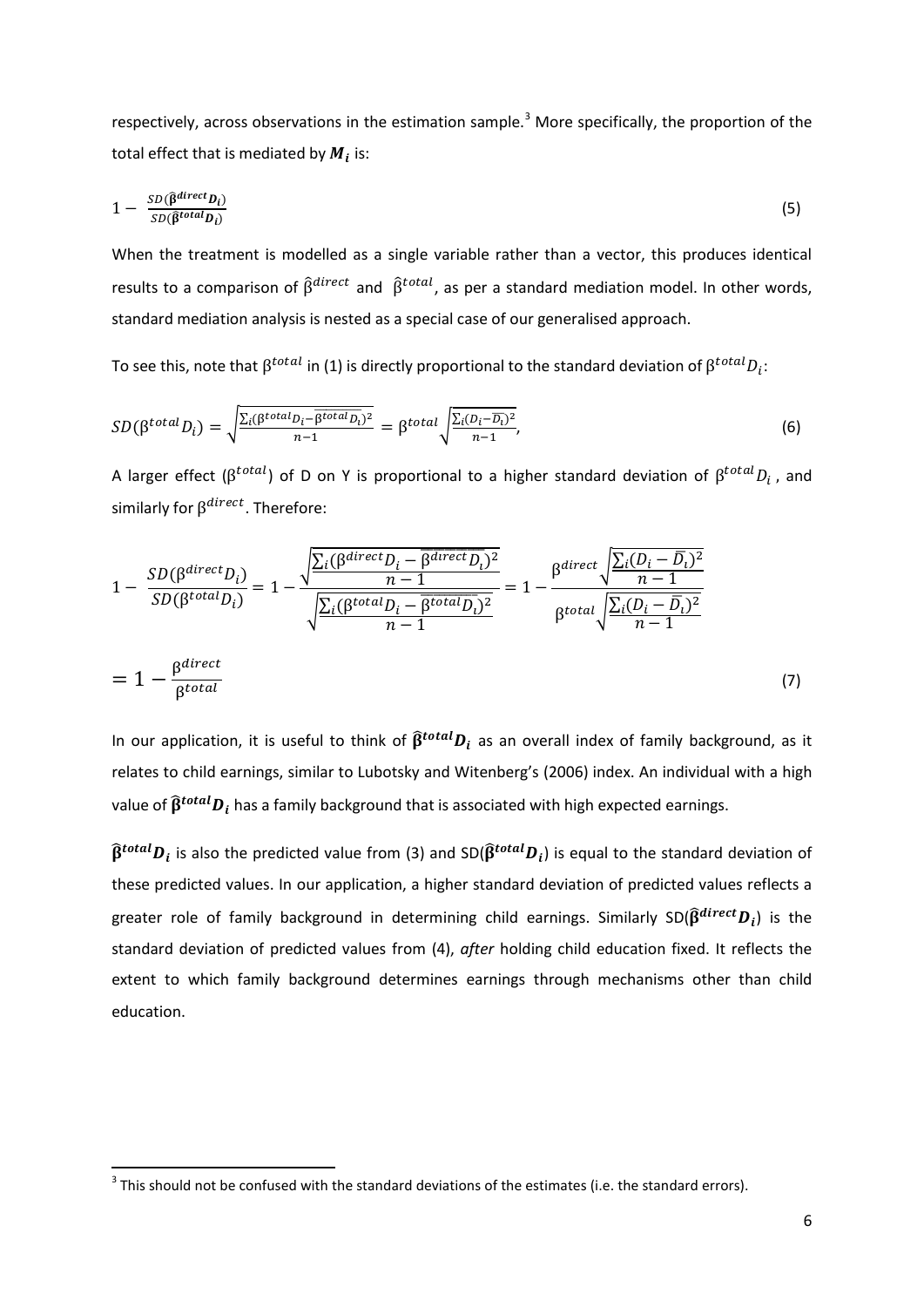# **3. Implementation Issues for Estimating the Mediating Effect of Education**

This section discusses a number of practical considerations for implementing this model in our application.

#### **3.1 Abilities and Skills**

Skills, broadly defined, are likely to be positively correlated with socioeconomic background, child's education and child's earnings. However, there are complex causal relationships between these variables. Due to a number of factors, including home environment, parental example, genetics, *etc.* a child from well-off background may have attributes which are rewarded in the labour market, independently of educational attainment. Furthermore, high ability students tend to select into higher educational attainment. Education itself also enhances skills and abilities. There is hence a two-way causal relationship between education and ability. It also argued that education is a mechanism which at least partially translates skills into earnings (Blanden *et al.*, 2007).

A practical consequence of this is that the approach outlined in equations (3), (4) and (5) may overestimate the mediating role of education to the extent that (i) the child's education variables are picking up the role of skills which are omitted from the model, and (ii) skills are determined by family background directly, rather than through the pathway of education. In other words, that approach may produce an upper bound for the role of education as a mediator.

An alternative approach is to control for ability in both regressions:

$$
Y_i = \alpha_1 + \beta_1 D_i + \delta_1 A_i + \varepsilon_i \tag{7}
$$

$$
Y_i = \alpha_2 + \beta_2 D_i + \delta_2 A_i + \gamma M_i + e_i \tag{8}
$$

Where A is a vector of ability measures. Following same intuition as (5), the estimated share of the total effect of family background mediated by education is:

$$
1 - \frac{SD(\widehat{\beta}_1 D_i) - SD(\widehat{\beta}_2 D_i)}{SD(\widehat{\beta}^{total} D_i)},
$$
\n(9)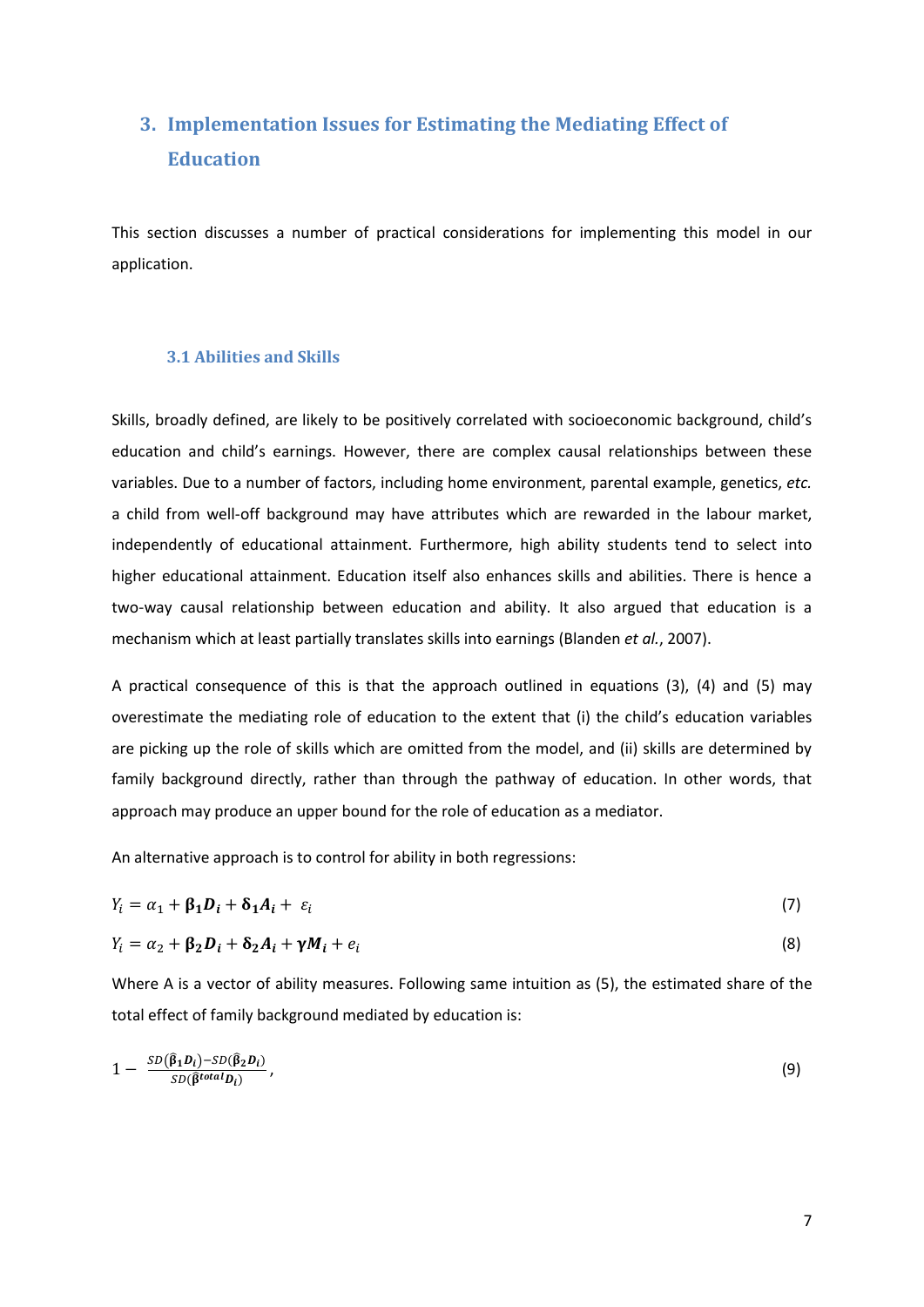where  $SD(\hat{\beta}^{total}D_i)$  is still from (3). This approach can be regarded as a lower bound for the role of education as a mediator, since it ignores the potential role of education as a pathway through which ability is translated into earnings.

#### **3.2 Measurement of Family Background and Child Education**

As discussed above, the simple mediation model relies on strong assumptions, particularly with observational data. Our proposed generalised approach partially navigates the resulting issues by allowing more comprehensive and multidimensional measurement of family background, and by allowing the mediating role of education to vary between each of these dimensions.

Nevertheless, allowing vectors in the mediation model does not ensure that all aspects of family background will be included in the models. Indeed it may be impossible to perfectly measure all relevant aspects of family background characteristics that are relevant to child outcomes. As discussed above, such omitted family background characteristics may result in overestimation of the mediating role of education. However, it is also the case that not all aspects of educational attainment are measurable, particularly in relation to the quality of education received. This should result in underestimation of the role of education as a mediator due to classical measurement error. The net effect of these two offsetting biases is not clear.

#### **3.3 Dimensionality Reduction**

HILDA has detailed data on family background. For example, there are hundreds of parental occupation codes, hundreds of parental countries of birth and numerous variables summarising parental education. In this context, potential over-parameterisation (or 'over-fitting') is an important practical consideration. Over-fitting is the inclusion of too many parameters to be estimated in a given regression model, resulting in imprecise estimation of each parameter. This issue is typically discussed with reference to out-of-sample prediction accuracy (see for example Varian, 2014). While out-of-sample prediction is not relevant here, imprecisely estimated parameters may imply that the role of family background is not well captured in the model, despite the richness of the data. In fact, we found substantial evidence for this concern in preliminary analysis. Specifically, without dimensionality reduction, we found that the key estimates were sensitive to sample size. Smaller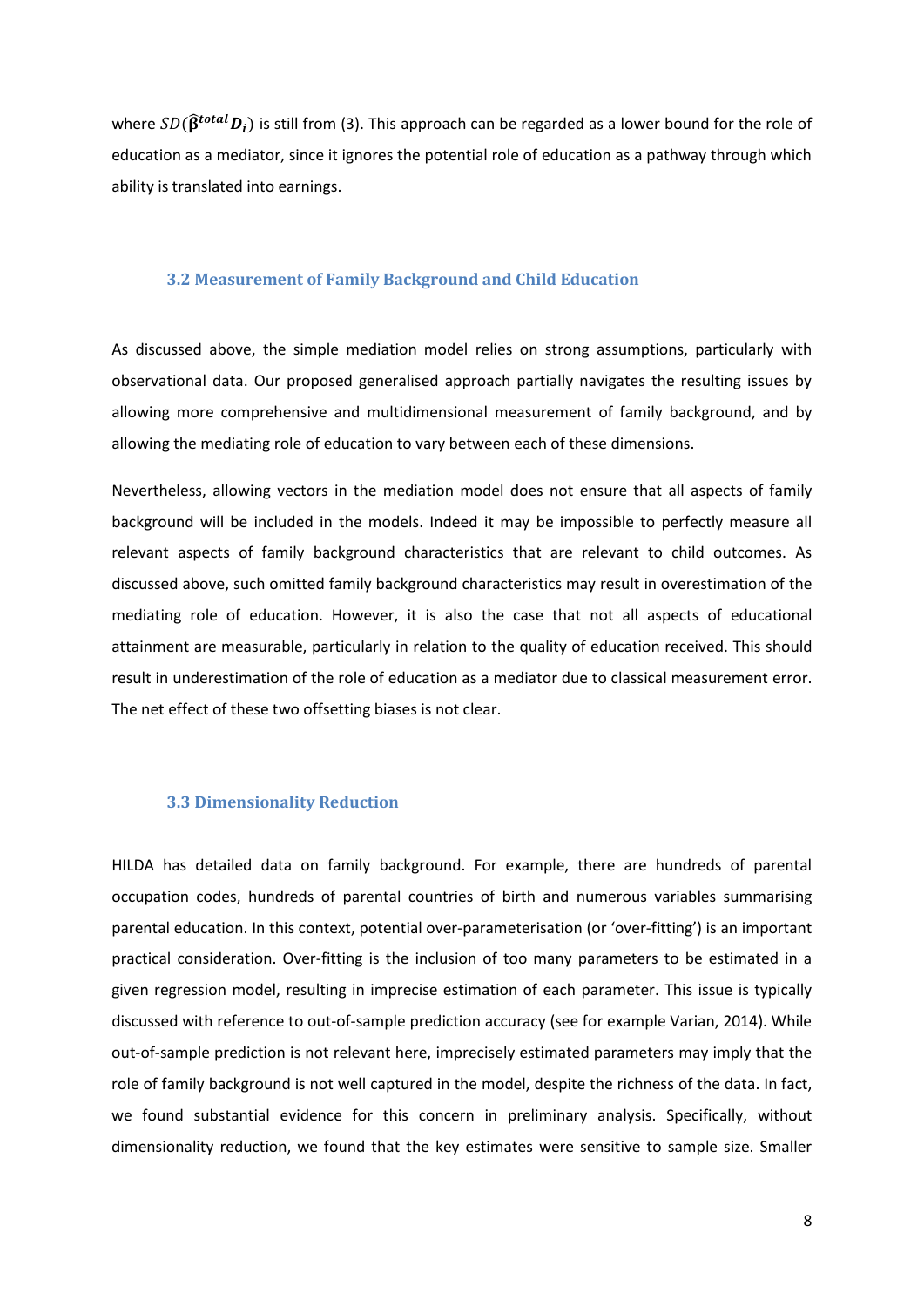sample sizes (e.g. taking random sub-sets of the main estimation sample) resulted in smaller estimates for the mediating role of education.

Thus we pursued a process of reducing the number of parameters to be estimated for the large indicator variables: father's occupation; mother's occupation; father's education; mother's education; father's country of birth; and mother's country of birth. Our adopted approach is to use Lubotsky-Wittenberg indexes to summarise each of the six elements of family background (Lubotsky and Wittenberg, 2006). Appendix A discusses the construction of these indices.

#### <span id="page-10-3"></span>**3.4 Controlling for Age and Gender**

Age and gender are obviously major correlates of earnings. Whilst not shown in any of the equations above for parsimony, we also control for sex and a quadratic function of age in each regression. This improves the precision of the estimates. It may also avoid bias due to potential correlations between age and family background characteristics.

# <span id="page-10-2"></span><span id="page-10-1"></span>**4 Data**

#### **4.1 HILDA (main analysis)**

We draw primarily on the Household, Income and Labour Dynamics in Australia (HILDA) Survey, which is a representative, longitudinal study of the Australian population that started in 2001 (Wooden and Watson, 2002).

The estimation sample for the main analysis consists of 4,697 persons aged 25-54 who responded in the Wave 12 person questionnaire and who 'currently' received wages or a salary in their main job and who did not migrate to Australia after the age of five.<sup>[4](#page-7-0)</sup> All family background variables (parents' occupation, education, country of birth, etc.) were collected as retrospective recall data from the respondent in the first wave in which they were interviewed, which for most respondents was 2001. Cognitive skills data were collected in Wave 12 for the first time. Data on non-cognitive skills were collected earlier - Big-5 personality traits data were collected in Wave 9 and locus of control data

<span id="page-10-0"></span> $4$  People who migrated to Australia after the age of five were excluded from the sample because they did not conduct (all of) their schooling in Australia.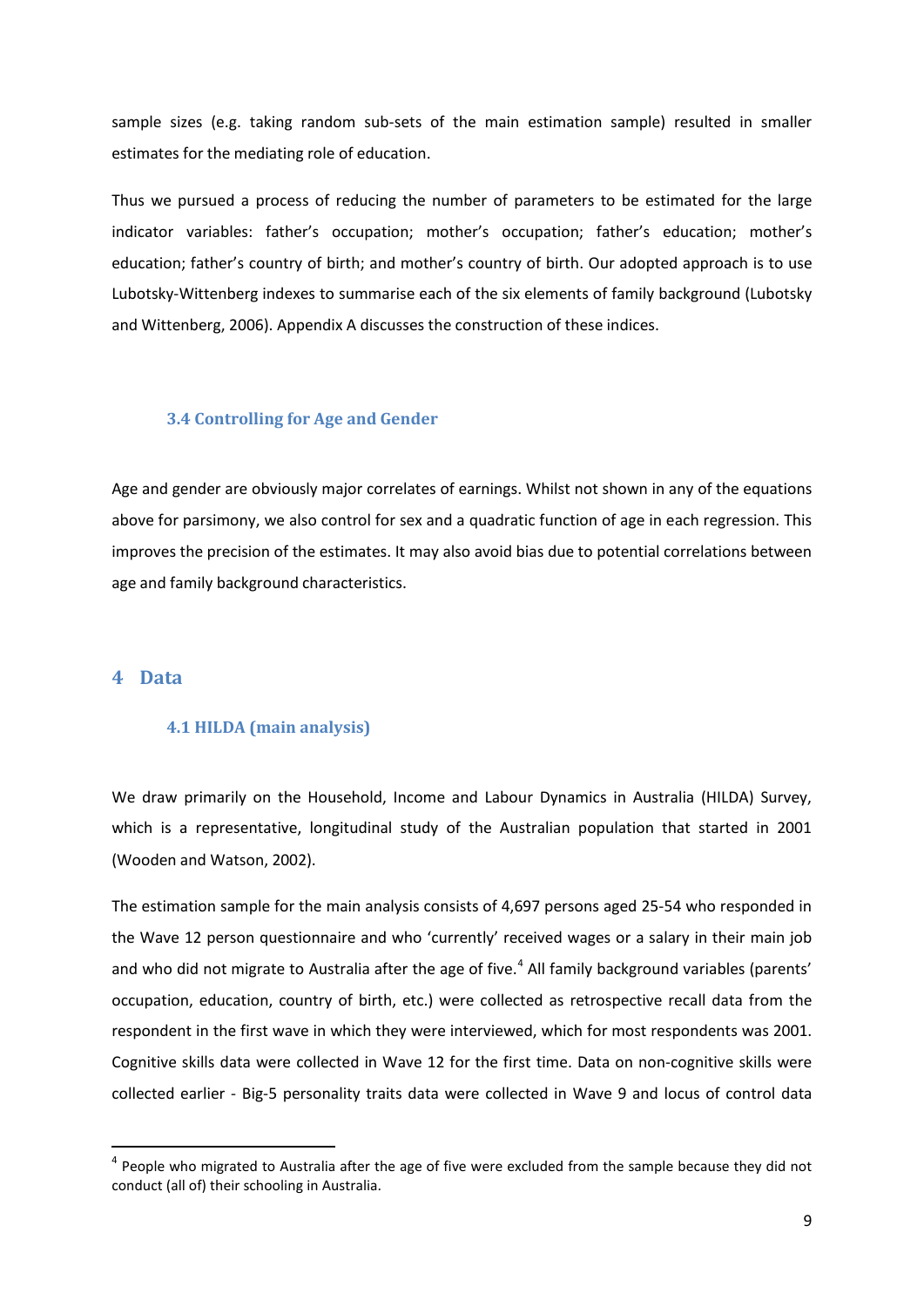were collected in Wave 11. These were merged onto the Wave 12 data. Observations with missing values for any of the control variables were flagged with indicator variables, but retained in the estimation sample.

The Lubotsky-Wittenberg indexes were constructed using a larger sample of 31,775 observations across eight waves, as described in Section 5 above. Other than the larger number of waves, the same sample restrictions were applied as for the main analysis.

#### Key variables used in the HILDA analysis:

In  $Y_i^{child}$  is the natural logarithm of the hourly wage of the child, derived as 'current weekly gross wages & salary in main job', divided by 'hours per week usually worked in main job'.

**Background**, is a vector of family background variables:

- Occupation of each parent (4 digit ANZSCO 2006 which includes up to 374 categories), summarised into two Lubotsky-Wittenberg index variables (one for fathers' occupation, and one for mothers' occupation) as described in the Methods section and in the Appendix
- How much schooling each parent completed (a 5 group categorisation ranging from 'none' to 'Year 12 or equivalent') and type of post-school institution each parent received highest level qualification from (if any) (6 groups: University; Teachers College/College of Advanced Education; Institute of Technology; Technical college/TAFE; Employer; and Other), summarised into two Lubotsky-Wittenberg index variables (one each for fathers' and mothers' schooling)
- Country of birth of each parent (categories for each individual country), summarised into two Lubotsky-Wittenberg index variables (one each for fathers' and mothers' country of birth)
- Aboriginal or Torres Strait Islander origin
- Age of mother at time of birth
- Whether child was living in a sole parent family at the age of 14.
- Whether father was unemployed for 6 months or more while the respondent was 'growing up'.
- Number of siblings ever had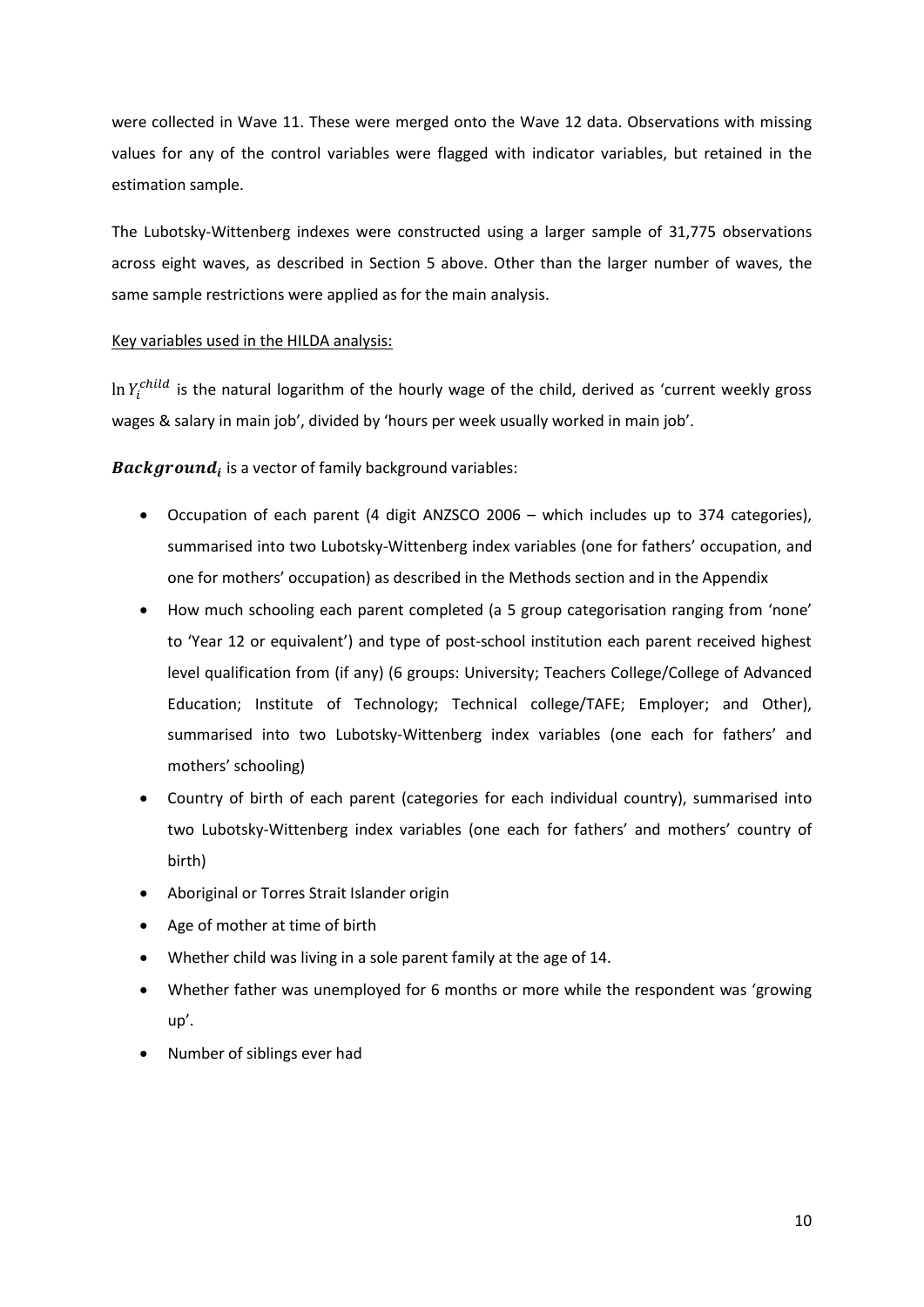The obvious omission from the 'background' vector is parental income or earnings. Retrospective family income data were not collected in HILDA.<sup>[5](#page-10-0)</sup> It is not clear how important this omission is. The detailed vector of other family background characteristics will be correlated with, and hence should pick up some of, the income effect. However, the omission of income suggests that the estimated importance of family background will be underestimated. The omission of family income might also lead the estimated role of education to be biased upwards, since child's education may pick up some of the family income effect that is uncorrelated with the other family background characteristics.

 $\pmb{E} \pmb{d} \pmb{u} \pmb{c}^{child}_{i}$  is a vector of (own) educational attainment variables:

- Highest education level achieved (8 categories, ranging from Postgrad masters of doctorate, to Year 11 and below)
- Highest year of school completed (9 categories, ranging from Year 12 to Attended primary school but did not finish, as well as a category for special needs school)
- Main field of study of highest post school qualification (15 categories, e.g. Information Technology; Law; Nursing; Creative arts)
- Which university obtained highest post school qualification from (44 categories)
- Type of school attended (government, catholic non-government, other non-government)

 $\textit{Skills}_{i}^{\textit{child}}$  is a vector of cognitive and non-cognitive skill variables:

- Three Cognitive skills variables (Backwards digits score; Word pronunciation score (short NART); Symbol-digit modalities score), as described by Wooden (2013).
- Seven Locus of Control variables, each measured on a 7-point Likert scale (e.g. 'Can do just about anything')
- Indices for each of the 'Big 5' personality traits (Agreeableness; Conscientiousness; Emotional stability; Extroversion; Openness to experience), derived from a 36 item inventory

### <span id="page-12-1"></span>**4.2 British Cohort Study**

We compare the results from HILDA with corresponding results derived from the British Cohort Study (BCS). BCS is a survey of more than 17,000 children born in Great Britain between  $4^{\text{th}}$  and  $11^{\text{th}}$ 

<span id="page-12-0"></span> <sup>5</sup> Whilst HILDA is a panel survey, it is still too short (12 years) to use direct observations of family income for people in the study population (aged 25-54 in 2012).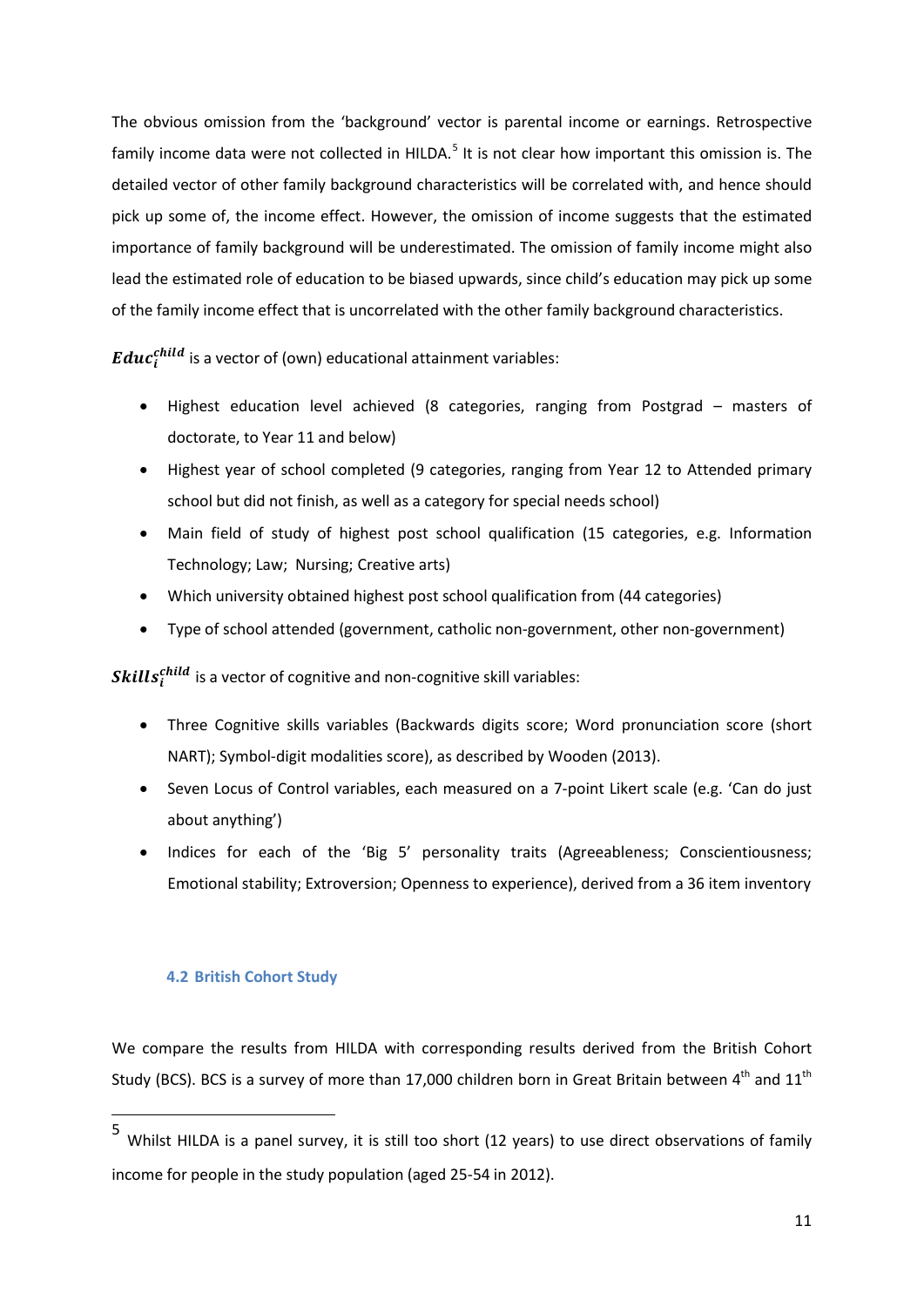April 1970. The survey has followed the lives of these individuals and collected information on health, physical, educational and social development and economic circumstances of their families. Since the birth surveys, there have been seven waves of data, with information collected at age 5, 10, 16, 26, 30, 34 and 42. Employees were asked to provide information on their usual pay, pay period, and hours usually worked in a week. We use this information to derive hourly earnings at age 26, 30, 34 and 42.

We also use data on individual educational qualifications and we construct a vector  $\pmb{Educ}^{child}_i$  , including the information on the highest qualification attained at every wave (6 groups, ranging from Post-degree qualification to Low High School graduate). Various parental background characteristics were collected at every wave and we use information on parental age and marital status at birth, country of birth and parental occupation and education when the child was 16.

In the analysis performed with BCS, **Background**, is a vector of family background variables including:

- Occupation of each parent (which includes around 300 categories) $<sup>6</sup>$  $<sup>6</sup>$  $<sup>6</sup>$ </sup>
- How much schooling each parent completed (a 7 group categorisation ranging from 'none' to Degree or equivalent)
- Region of birth for each parent (12 categories representing countries or groups of countries)
- Age of mother at time of birth
- Whether child was living in a sole parent family at birth.

We construct a panel data set, by pooling all the different waves of BCS data and using data on individual earnings at age 26, 30, 34, 38 and 42. The estimation sample consists of 17,180 observations. At each wave, employees are asked to report their usual pay, the pay period, and the hours usually worked in a week. We use this information to construct hourly earnings. Observations for individuals who are self-employed are dropped from the analysis. Parental education and occupation are derived from information collected when the child was 16. The model also includes information on both parents' region of birth, marital status and age of the mother when the child was born. At each wave, information on the child's highest academic qualification is also collected.

<span id="page-13-0"></span> $6$  Detailed data on parental occupation were collected through the Family Follow Up Form in 1986. This form was not completed by 20% of the sample, who were excluded from the analysis. The reasons for failure to complete the form are not known, raising concerns over potential sample selection bias. This may reduce comparability of results between HILDA and BCS. An earlier version of this analysis did not exclude those observations, instead flagging them with an indicator variable (Mendolia and Siminski, 2015).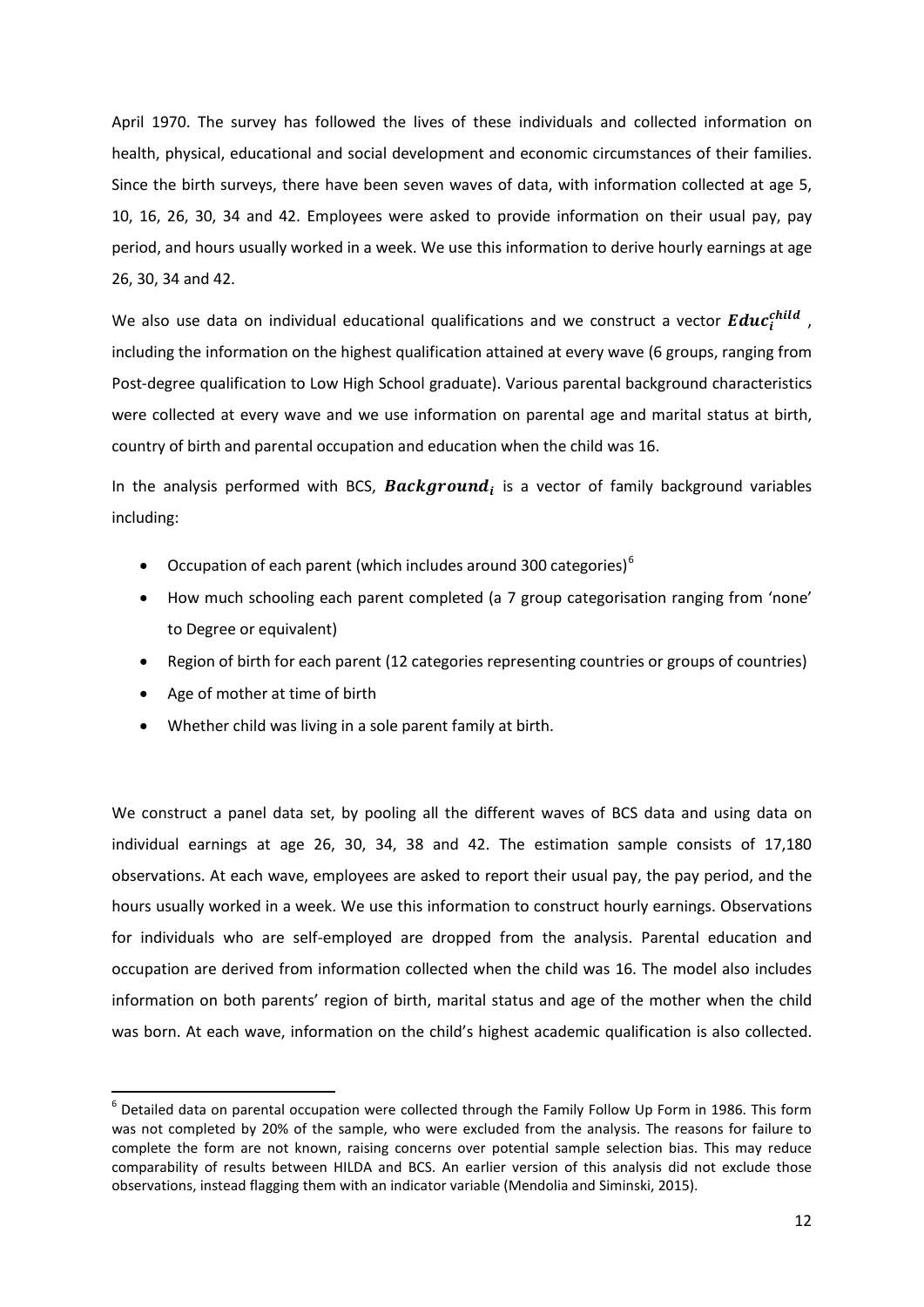Standard errors in all regressions are clustered on the individual to account for multiple observations per individual used in each model.

Following Blanden et al. (2007) we perform factor analysis on several variables collecting behavioural ratings. We then include in the model a vector  $\mathcal{S}{\mathbf{k}}$ ills $_i^{\mathcal{C}{\mathbf{h}}{\mathbf{u}}{\mathbf{d}}}$  of cognitive and noncognitive skill variables including:

- antisocial and neurotic behaviour at age 5
- English Picture Vocabulary test (EPVT) and a copying test administered at age 5
- Indicators of behaviours at age 10:
	- o antisocial attitude
	- o clumsiness
	- o concentration
	- o extroversion
	- o hyperactivity
	- o anxiety
- A reading and a maths test administered at age 10.

#### <span id="page-14-0"></span>**4.3 HILDA (Comparable-with-BCS version)**

We also estimate a second version of the HILDA analysis which is intended to be as comparable as possible to the BCS analysis. This involves limiting the sample to the set of persons aged 26-42 and excluding persons born overseas. These sample restrictions leave 2,550 observations for the main analysis and 17,240 observations for the L-W index creation.

This version also involves collapsing some of the explanatory variables or dropping variables from the Background vectors and especially the Education vector. The modified versions of these are shown below:

#### Comparable-to-BCS  $\emph{Background}_i$  variables:

- Occupation of each parent (4 digit ANZSCO 2006) summarised into two Lubotsky-Wittenberg index variables (one for fathers' occupation, and one for mothers' occupation) as described in the Methods section, above.
- How much schooling each parent completed (a 3 group categorisation: Year 10 or below; Year 11 or equivalent; Year 12 or equivalent) and type of post-school institution each parent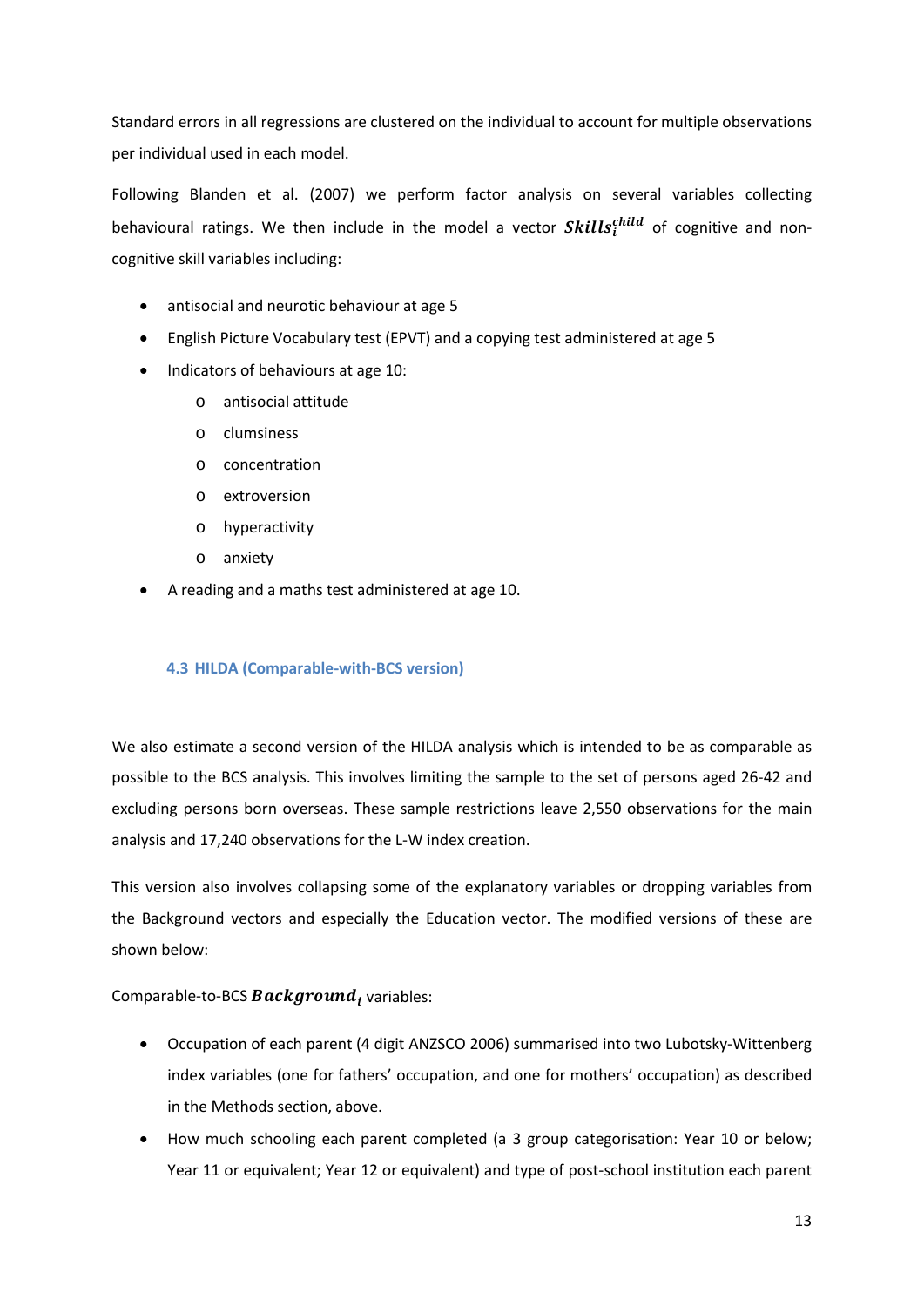received highest level qualification from (if any) (6 groups: University; Teachers College/College of Advanced Education; Institute of Technology; Technical college/TAFE; Employer; and Other), summarised into two Lubotsky-Wittenberg index variables (one each for fathers' and mothers' schooling)

- Country of birth of each parent (collapsed into 10 categories), summarised into two Lubotsky-Wittenberg index variables (one each for fathers' and mothers' country of birth)
- Age of mother at time of birth
- Whether child was living in a sole parent family at the age of 14.

# Comparable-to-BCS  $Edu c_i^{child}$  variables:

• Highest education level achieved (5 categories, ranging from Postgrad – masters of doctorate, to Year 11 and below)

The Skills vector was unchanged despite major comparability issues, explicitly because we sought to judge whether the inclusion of HILDA's skills measures have similar effects on the results as compared to that of the superior skills measures in the BCS.

### **5 Results**

#### **5.1 The Importance of Family Background for Child Earnings**

Before showing the main results, we first attempt to convey the apparent importance of family background for hourly earnings. Table 1 summarises the distribution of predicted log hourly earnings, at various quantiles of the 'family background' distribution. The greater the dispersion of predicted values, the greater the apparent role of family background in determining earnings.

Columns (3), (4) and (5) are of primary interest. They show results corresponding with equation (3) for both genders combined and separately (after holding age constant at 40). By way of comparison, Columns (1) and (2) show additional results where (imputed) parental earnings are the only measure of family background included in the regression. In Column (1), the imputations only draw on parental occupation, similarly to Mendolia and Siminski (forthcoming). In Column (2) the imputations are richer, drawing on each parent's occupation, education and country of birth.

Panel A of Table 1 shows various percentiles of the distribution of log earnings from each of these models. Panel B shows summary measures of these distributions. Column (1) suggests that people at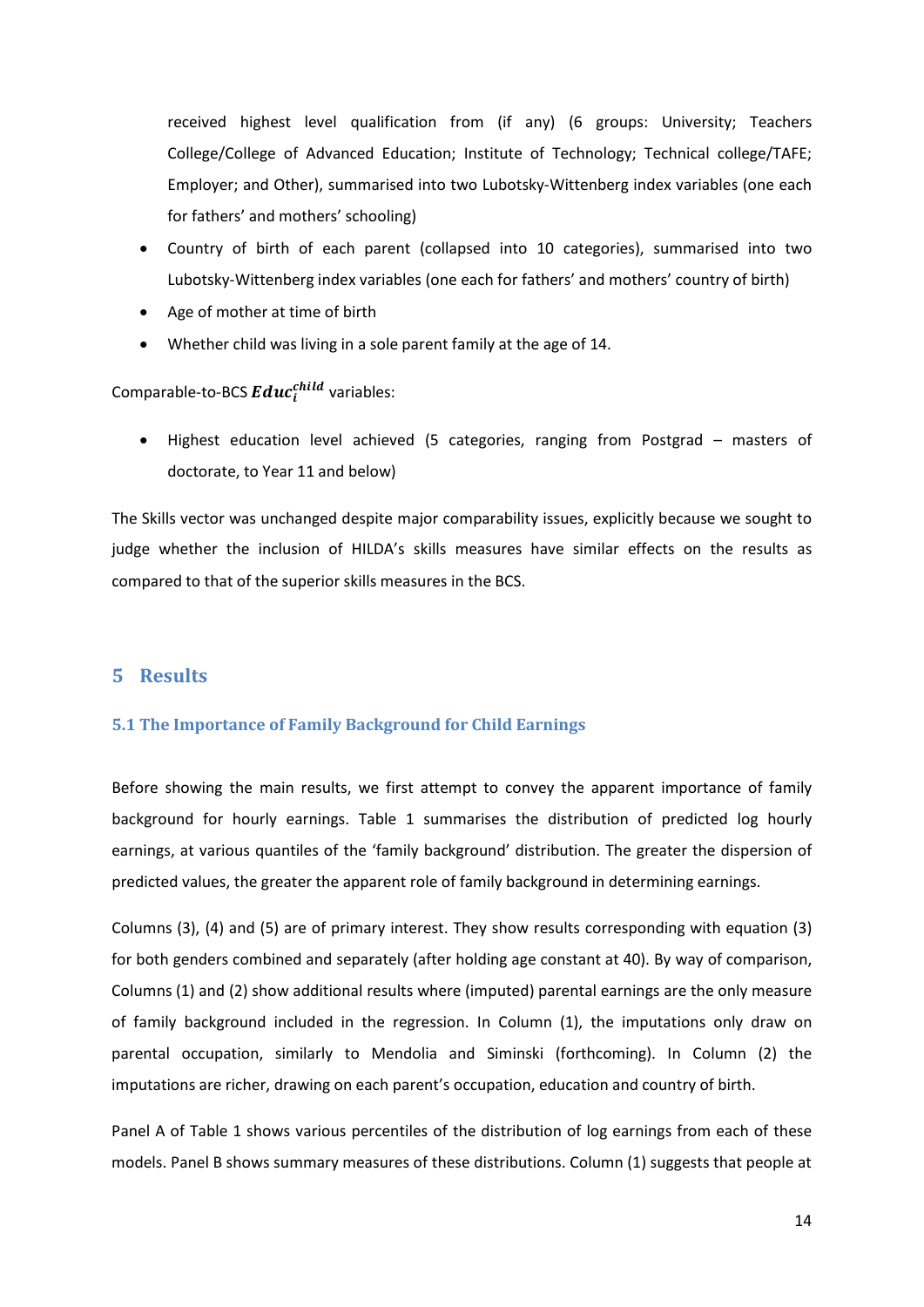the 75<sup>th</sup> percentile of parental earnings have expected earnings that are around 9 per cent higher than those at the  $25<sup>th</sup>$  percentile. Moving from the  $10<sup>th</sup>$  to  $90<sup>th</sup>$  percentile of family background is associated with earnings that are 19 per cent higher. Another way of summarising this is to look at the standard deviation of predicted values, which is 0.0731. Column (2), whilst using a broader set of family background characteristics in the imputation model, leads to similar conclusions.

As expected, given the richer and more flexible approach, the effect of family background is estimated to be much larger in Columns (3), (4) and (5). The model suggests that people at the 75<sup>th</sup> percentile of 'family background' have expected earnings that are 24% higher than those at the 25<sup>th</sup> percentile. People at the 90<sup>th</sup> percentile of 'family background' have expected earnings that are 52% higher than those at the  $10^{th}$  percentile. When each gender is analysed separately, family background matters even more (for both sexes).<sup>[7](#page-13-0)</sup> Males at the  $90<sup>th</sup>$  percentile have expected earnings that are 65% higher than those at the  $10<sup>th</sup>$  percentile. For females, the corresponding difference is also large (53%). The standard deviations of predicted log earnings from the preferred model are 0.1697 overall, 0.2079 for males and 0.1754 for females. These are more than twice as large as those in columns (1) and (2).

These results are of substantive interest. But their main implication for the present study is to highlight that models which draw only on parental earnings greatly understate the importance of family background for child earnings. To the extent that child's education is correlated with those unmeasured family background factors, a standard mediation analysis will consequently overestimate the mediating role of education. These results lend support for using a multidimensional measure of family background.

#### **5.2 The Role of Education as a Mediator**

[Table 2](#page-25-0) shows the key results, which summarise the importance of education as a mediator of family background's effect on earnings. For each model, the table shows an 'upper bound' (estimated using a model which ignores skills) and a 'lower bound' (estimated using a model which ignores the role of education as a pathway for skills to influence earnings). As discussed above, the lower bound is

<span id="page-16-0"></span> $1 - \frac{SD(\hat{\beta}_1 D_i) - SD(\hat{\beta}_2 D_i)}{SD(\hat{\beta}^{total} D_i)}$  and the upper bound is  $1 - \frac{SD(\hat{\beta}^{direct} D_i)}{SD(\hat{\beta}^{total} D_i)}$ .

 $<sup>7</sup>$  This is despite the fact that gender is controlled for in the analysis when both sexes are combined. A likely</sup> explanation is that various aspects of family background matter differently for males and for females and so the specification in the combined-gender analysis is too restrictive.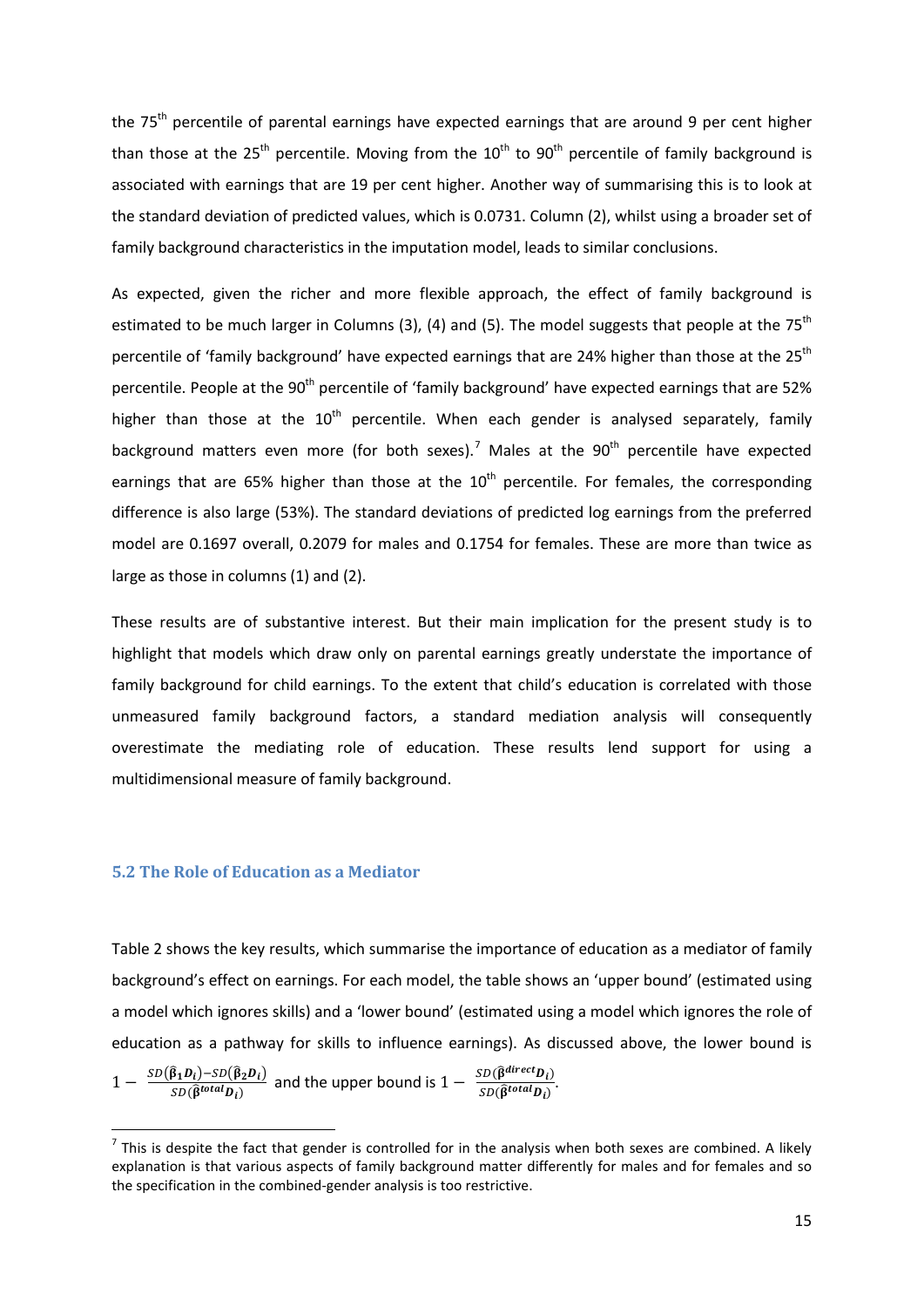Columns (1) and (2) show results where (imputed) parental earnings are the only measures of family background included in the models for comparative purposes. In Column (1), the imputations only draw on parental occupation, whilst in Column (2) the imputations draw on each parent's occupation, education and country of birth. The other columns show results for the preferred model which directly includes all family background characteristics.

As expected, the estimated role of education is largest in Column (1), followed by Columns (2) and then Column (3). Column (1) implies that education accounts for between 31% and 62% of intergenerational transmission and does not differ greatly by gender. In Column (2), the mediating role of education is slightly smaller (between 29% and 59%) and is considerably larger for females than for males.

Results from the preferred model are in Column (3). They suggest that education accounts for between 24% and 39% of the family background effect on earnings. This suggests that education has a substantial role in explaining intergenerational transmission. However, the majority of the family background effect is transmitted through other mechanisms. These 'other mechanisms' may include intergenerational transmission of personal attributes (either through genetics or through environment), including (cognitive and noncognitive) skills, as well as transmission of preferences over consumption versus leisure. Access to social capital networks may also contribute. The results also suggest the mediating role of education may be slightly greater for females than for males. Whilst family background is a stronger determinant of earnings for males than for females (Table 1), its effect on educational attainment is more similar for each sex (as will be shown in Section 5.3).

The remainder of Table 2 considers the mediating role of education for some of the key dimensions of family background, still drawing on the results from the preferred model. For these results, we are simply comparing pairs of individual parameters, before and after controlling for child's education. This is similar to the 'standard' approach to mediation analysis, except that other family background characteristics are controlled for in each regression. As hypothesised, the mediating role of own education is largest for the effect of parental education and this is especially the case for females. In the 'upper bound' results with both sexes combined, own education is estimated to mediate 69% of the effect of father's education, 55% for mother's education. For females, it is even larger (70% for father's education and 78% for mother's education).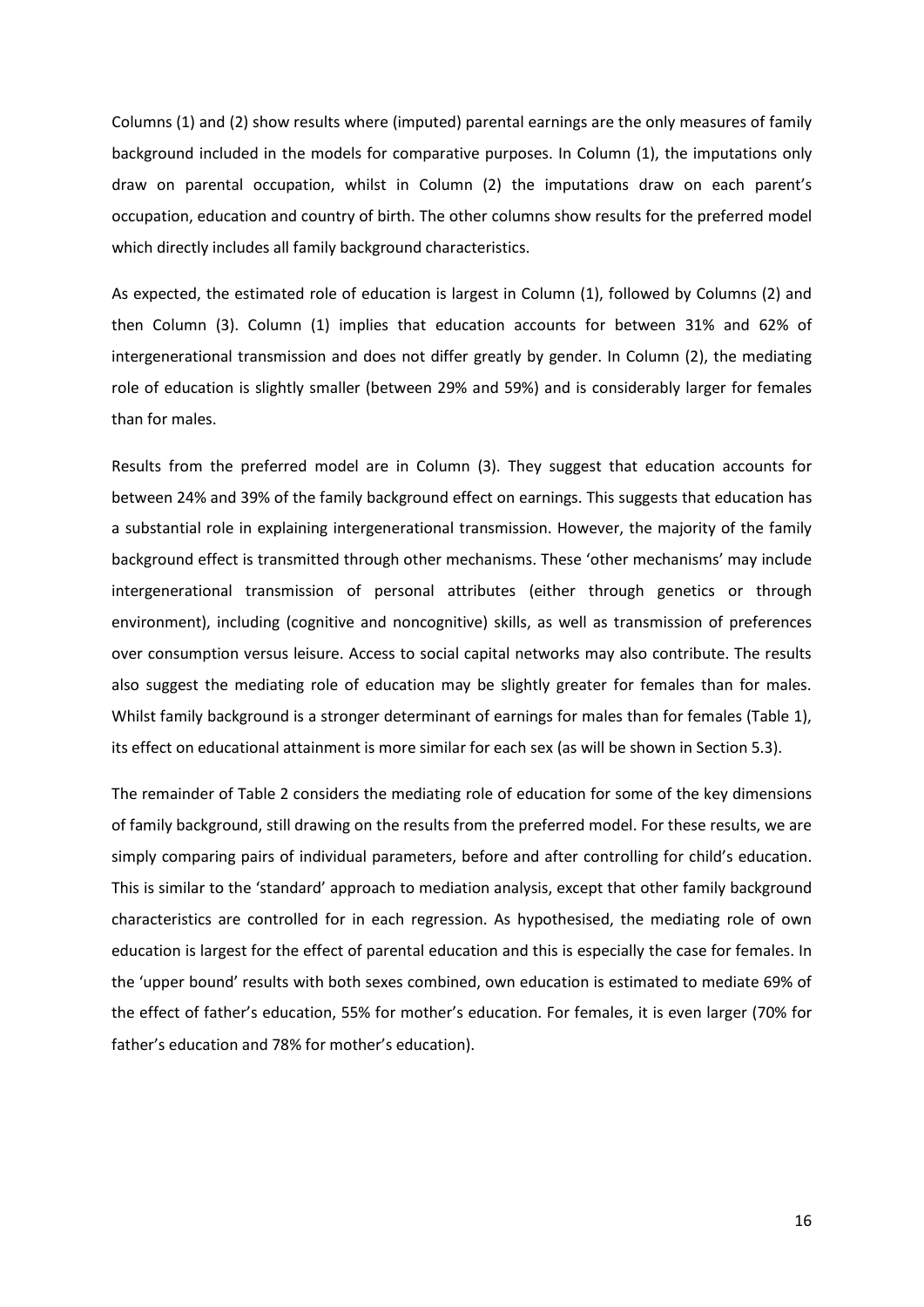#### **5.3 Does the Education System Promote Intergenerational Persistence or Mobility?**

The main analysis above suggests that education 'explains' some component of the effect of family background on earnings. This positions education as 'part of the problem' rather than 'part of the solution' to intergenerational transmission of advantage. In a sense, this is a correct interpretation to the extent that people from disadvantaged backgrounds receive less schooling. However, it is informative to consider the *extent* to which family background determines educational outcomes, and compare this to the extent to which family background determines earnings. In other words, we know that family background is a major determinant of earnings, but is family background a *smaller* determinant of educational attainment? If so, then perhaps one can gauge the extent to which the education system is actually facilitating intergenerational mobility rather than contributing to intergenerational persistence.

To this end, we repeated the analysis that underlies [Table 1,](#page-25-1) this time with educational attainment (instead of earnings) as the dependent variable.<sup>[8](#page-16-0)</sup> The first measure we used is  $ln(years$  of schooling). This is a simple and transparent summary measure of educational attainment. The limitation of this measure, however, is that it ignores many aspects of educational attainment which may be related to both earnings and to family background. This includes school sector (private; catholic; public), as well as field and institution of tertiary education. Thus we created a second dependent variable, which is an educational attainment index. This variable summarises all available educational attainment variables into a single Lubotsky-Wittenberg index, using weights which correspond to the estimated relationship between each educational variable and own earnings.<sup>[9](#page-18-0)</sup>

The key results from both versions are shown in [Table 3.](#page-28-0) This table shows summary statistics for the dispersion of predicted educational attainment, similar to what was shown for earnings in the lower panel of [Table 1.](#page-25-1) The upper panel of [Table 3](#page-28-0) shows results for educational attainment measured in logarithm of years of schooling. It suggests that people at the higher end of the background distribution are expected to receive considerably more education. For example, those at the  $90<sup>th</sup>$ family background percentile can expect to receive 27% more years of schooling (approximately 3 more years) compared to those at the  $10<sup>th</sup>$  percentile. The corresponding discrepancy is slightly larger for females than for males. The more comprehensive education index is used in the lower

 $8$  To mirror the main analysis, the Lubotsky-Wittenberg family background indexes were re-created using all 8 waves of data, with ln(years of education) used as the dependent variable.

<span id="page-18-1"></span><span id="page-18-0"></span> $9$  Specifically, this is the predicted value from a regression of ln(hourly earnings) on all available educational attainment variables (as detailed in the data section which describes key HILDA variables), after controlling for sex and a quadratic in age. Only Wave 12 was used as it has all of the required variables.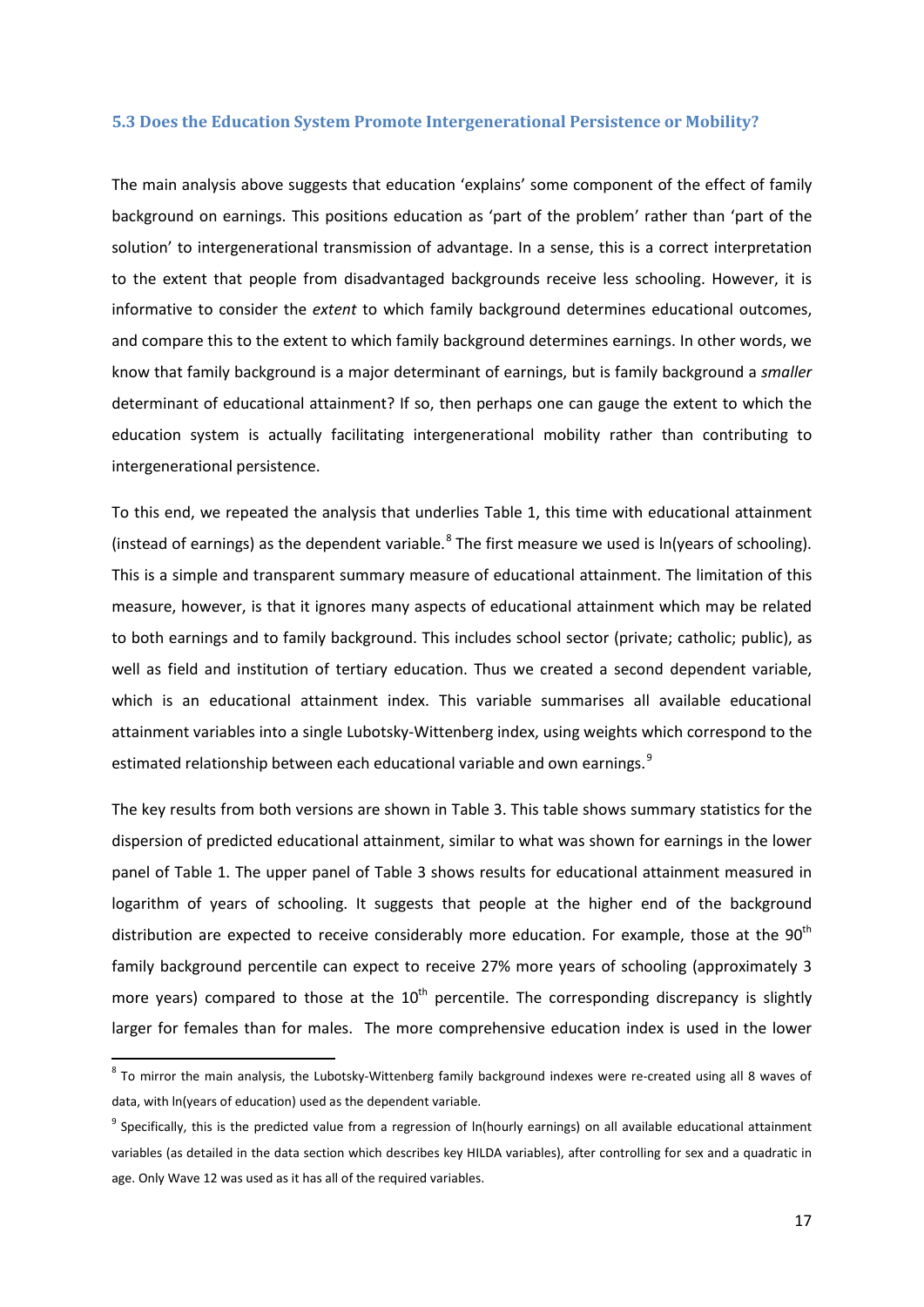panel. Here the importance of background is larger still (as expected). Those on the 90<sup>th</sup> background percentile can expect to receive 36% more schooling. Interestingly, the difference between genders is small here, and if anything the importance of background is larger for men. While family background has a larger effect on the quantity of schooling for women (upper panel), this is offset by the types of education induced. This presumably relates to field and institution of tertiary study, perhaps also in terms of secondary school sector.

These results should be compared to the corresponding (Model 3) results in [Table 1.](#page-25-1) This comparison reveals that family background is a considerably smaller determinant of educational attainment than the corresponding relationship between family background and earnings. Comparing the P90 – P10 results for both genders combined, the family background effect is around 30% smaller for educational attainment than the family background effect for earnings.<sup>[10](#page-18-1)</sup> A comparison of P75 – P25 results leads to a similar conclusion (31%). Comparisons of the other summary measures also give similar results. To reiterate, family background has a smaller role in determining educational attainment than it does in determining earnings. In this sense, the education system is 'part of the solution' rather than 'part of the problem' in intergenerational transmission of economic advantage.

#### **5.4 Comparisons to the UK (British Cohort Study)**

We now seek to make comparisons between Australia and the UK. To do so, we repeat the main analysis using data from the British Cohort Study (BCS) and compare the results to additional results from HILDA. The HILDA analysis here is modified from the main analysis in order to maximise comparability with BCS (as described in Section [4\)](#page-10-1). We first compare the importance of family background as a determinant of earnings in the two countries. We then consider the role of education as a mediator of the family background effect for the two countries. Finally, we also seek to gain insights into whether the (inferior) set of skills variables in HILDA are serving their intended purpose. That is, we are interested in whether the inclusion of skills measured at early childhood (as are included in BCS) impacts the results differently to the inclusion of skills measured contemporaneously with wages (as are included in HILDA).

<span id="page-19-0"></span> $10(1 - 36\%/51.6\%)*100\%$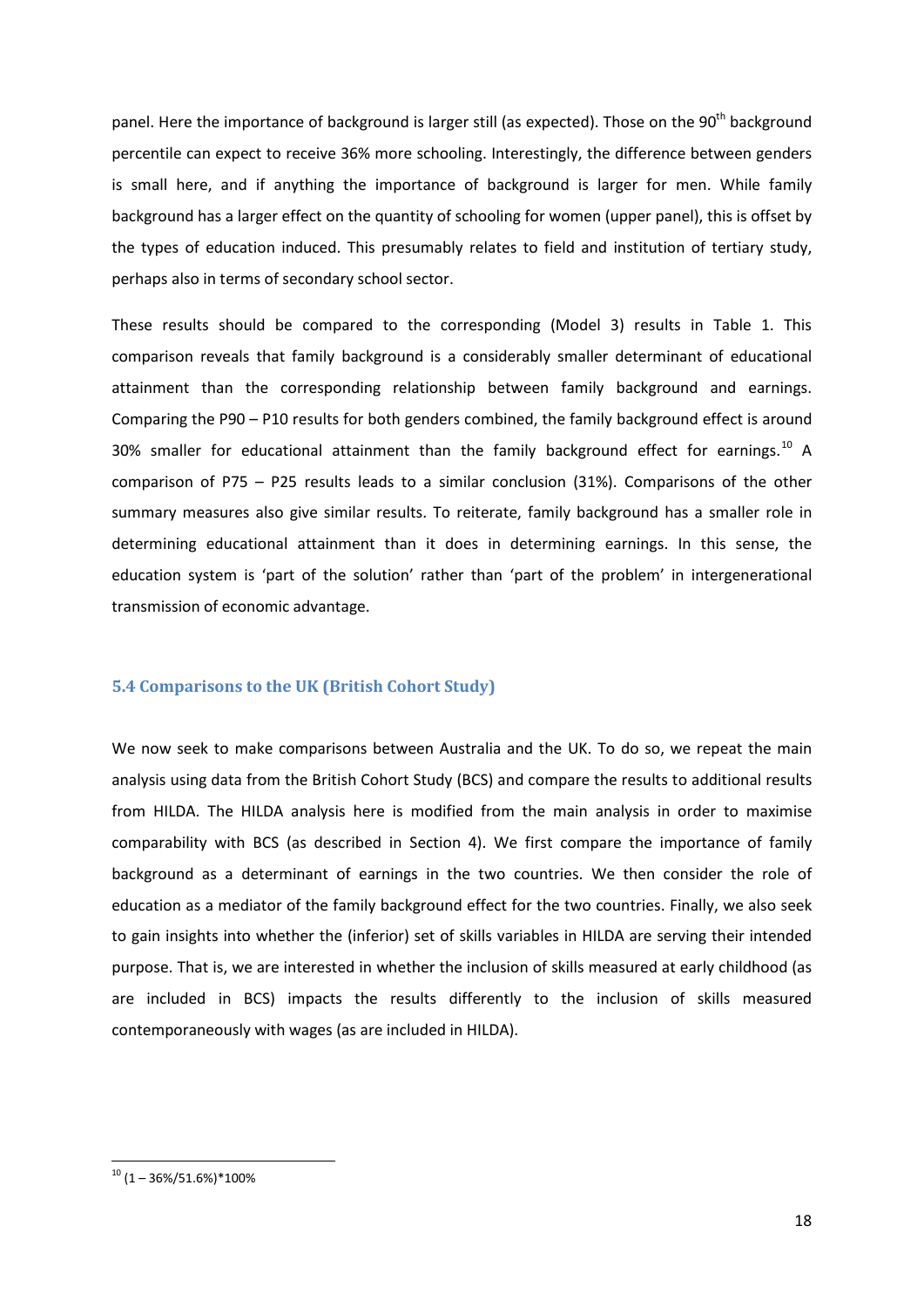The estimated importance of parental background on child earnings in both countries is summarised in [Table 4.](#page-29-0)<sup>[11](#page-19-0)</sup> The results suggest that family background has a similar role in explaining child earnings for the two countries. For example, the BCS analysis suggests that people at the 90th (75th) percentile of 'family background' have expected earnings that are around 53% (24%) higher than those at the 10th (25th) percentile. The corresponding estimate is 54% (26%) in HILDA. The standard deviations of these predicted earnings distributions are 0.18 for both countries. This contrasts with work that suggests family background (proxied by fathers' earnings alone) has a greater effect on child earnings in the UK than it does in Australia (Corak 2013; Mendolia and Siminski, forthcoming).

[Table 5](#page-30-0) shows the percentage of the family background effect that is explained by child's education for both countries, similarly to the main analysis shown in [Table 2.](#page-27-0) It suggests that the mediating effect of education may be larger in Australia. The results suggest that education accounts for between 14% and 26% of the family background effect in Australia, compared to between 11% and 22% in the UK. The mediating effects are also larger for Australia when each gender is analysed separately. The estimated role of education for Australia is smaller in [Table 5](#page-30-0) than in the main results [\(Table 2\)](#page-27-0). This is to be expected because the main analysis includes a much richer set of owneducation variables.

Further, skills do not have a systematically larger role in explaining intergenerational transmission in BCS as compared to HILDA. This can be seen by comparing the difference between the lower bound and upper bound estimates of the role of education in BCS and in HILDA in [Table 5.](#page-30-0) For example, this difference equals 11 percentage points in the combined gender analysis in BCS, and 12 percentage points in HILDA. This is despite the much higher quality data on skills collected in BCS. There is hence no evidence that the lower quality skills measures in HILDA result in biased lower bounds of the Australian results.

### **6 Conclusion**

This paper presents a 'big picture' view on the role of education in intergenerational economic mobility in Australia. In doing so, we have developed a new methodological approach to summarising the extent to which education mediates the effect of all observed family background

<sup>&</sup>lt;sup>11</sup> An earlier version of this analysis (Mendolia and Siminski, 2015) contained an error for BCS. That version summarised the distribution of predicted earnings after mistakenly controlling for child education, thereby understating the 'total' effect of family background.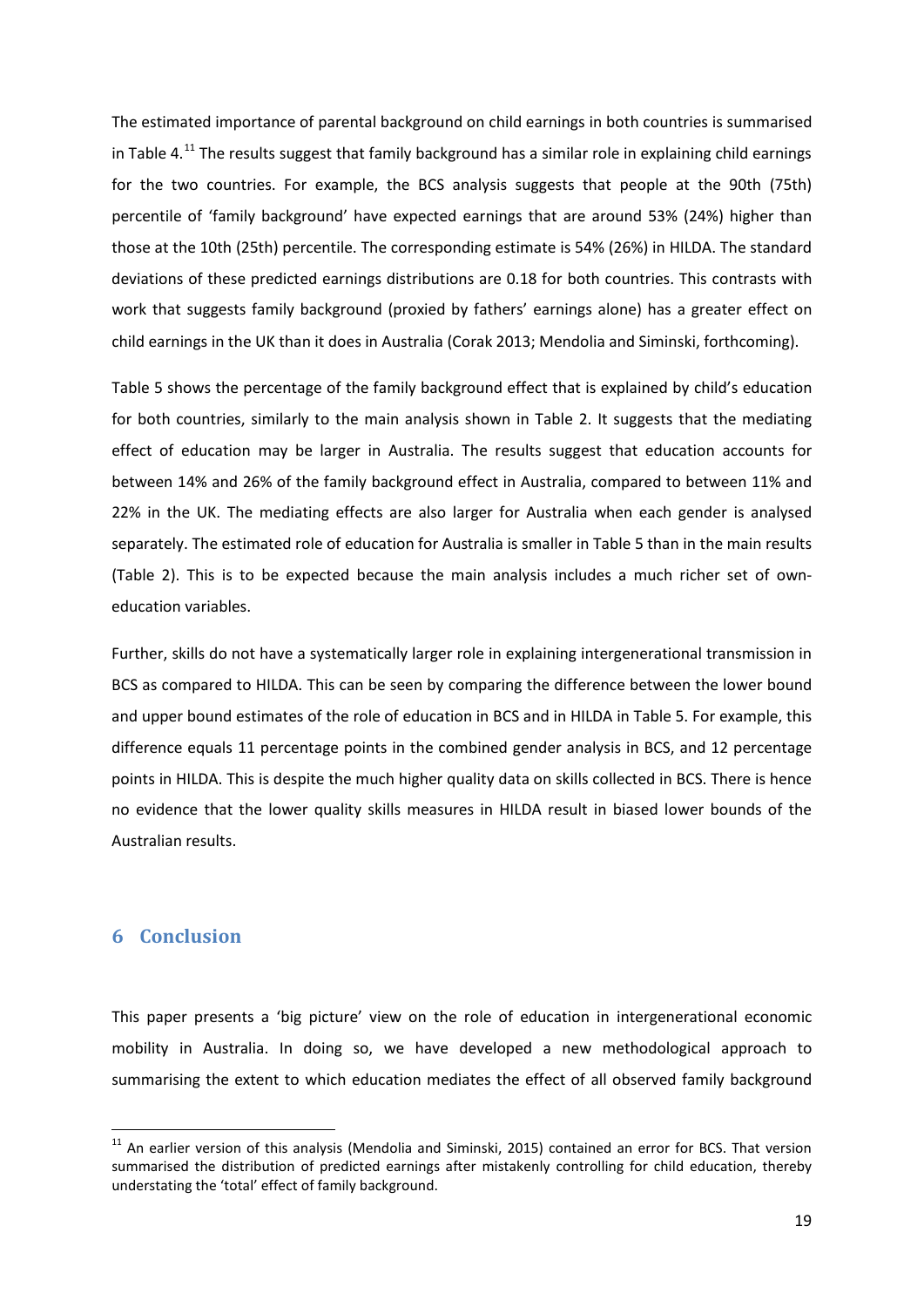characteristics on earnings in the next generation. Our innovation is a generalisation of 'mediation analysis'. In this approach, the treatment and mediator can be multidimensional constructs.

Our results suggest that family background is a major determinant of economic wellbeing in Australia. Further, there is a positive relationship between family background and education, and a positive relationship between education and earnings. It follows that education is one of the mechanisms through which economic advantage is transferred from one generation to the next.

The main results suggest that education may explain around 24%-39% of the effect that family background has on earnings. The upper bound (39%) is estimated using models which ignore skills (which are correlated with both education and family background). Conversely, the lower bound (24%) is estimated using models which ignore the role of education as a pathway through which skills influence earnings. The role of education thus appears to be substantial. However, economic advantage is transmitted between generations mainly through other mechanisms. It is also noteworthy that family background has a smaller role in determining educational attainment than in determining earnings.

We also attempted a comparable analysis for the United Kingdom. The results suggest that family background determines earnings to a similar degree in the two countries. They also suggest that education may have a greater role as a mediator of this effect in Australia than in the UK. These results should be interpreted cautiously, since there are considerable differences in the data sources which could not be avoided. Further research is required for confident conclusions on differences in the mediating effect of education between countries.

## **Appendix A: Dimensionality Reduction**

This appendix describes the process by which rich data on parental occupation, parental country of birth and parental education were summarised into six indices, in order to avoid problems of overparameterisation discussed in Section 3.3.

There are numerous approaches to dimensionality reduction. The simplest approach here would be to use higher levels of aggregation for each classification. For example, to use a 3-digit occupational classification rather than the more detailed 4-digit classification. In general, higher levels of aggregation result in a larger estimated role of education in explaining the family background effect. A concern with such an approach, however, is the loss of detail in measuring family background. The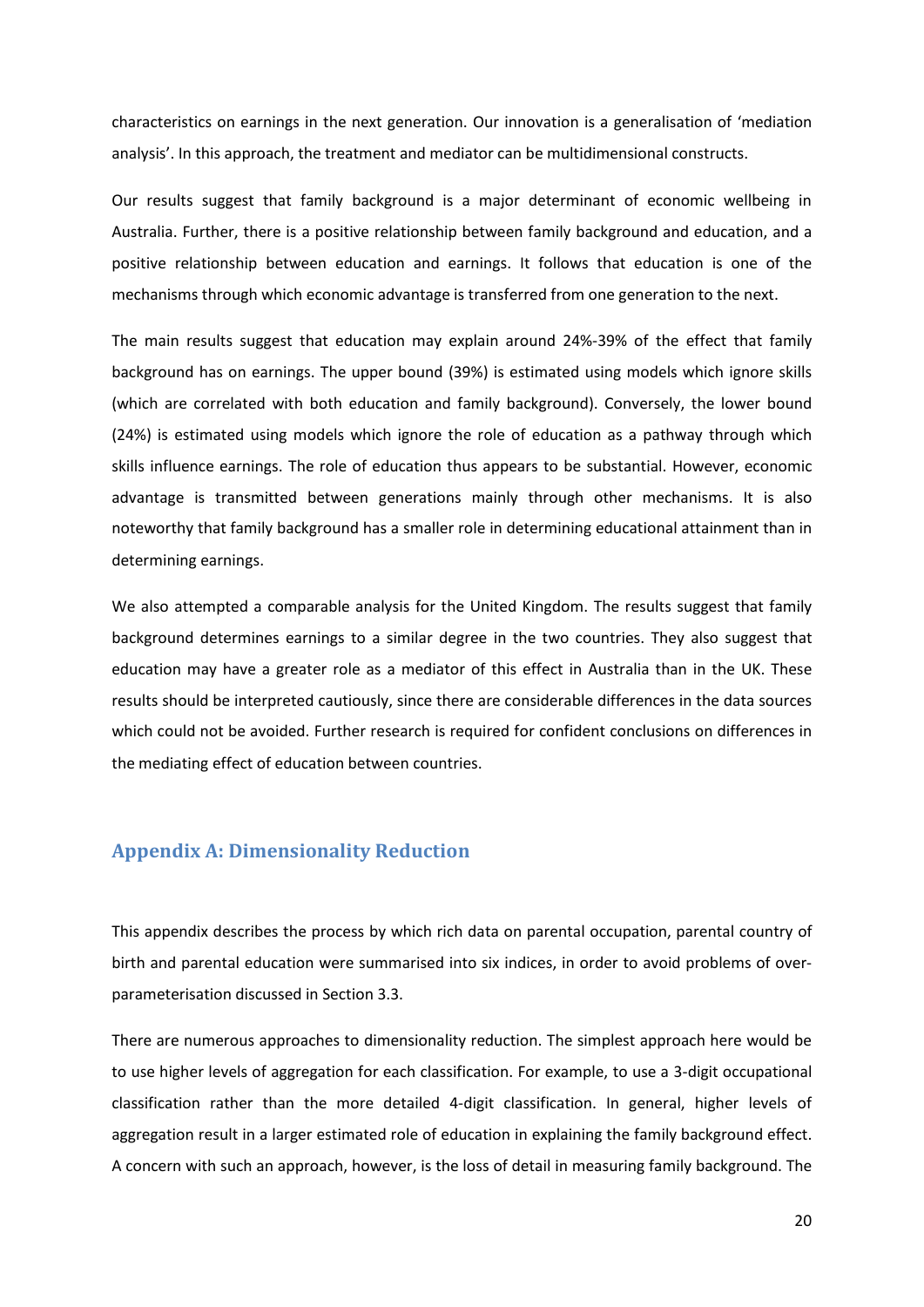unmeasured component of family background may be correlated with child's education. Thus the role of education may be over-estimated for the same reasons that we raised in relation to the simple mediation model. Principal component analysis (factor analysis) was also considered, but this is not a useful technique when the dimensionality issue is characterised by mutually exclusive dummy variables, which are by construction uncorrelated with each other.

Our preferred approach is to use Lubotsky-Wittenberg indexes to summarise each of the 6 family background characteristics listed above (Lubotsky and Wittenberg, 2006). Each index is a weighted sum of the original indicators. The weights applied were the parameter estimates from an unreduced version of the regression model represented by equation (3). In other words, the weight applied to each indicator variable is proportional to the strength of that indicator's association with child earnings. These indexes were then used in place of the indicator variables for all of the regression models. Instead of estimating 607 parameters in the domains of parental occupation, education and country of birth, we are left with just six parameters in these domains after dimensionality reduction.

This approach implicitly invokes a restriction on the original specification  $-$  for a given indicator variable (e.g. occupation), the effect of each category is assumed to change proportionally between equations. In other words, the mediating role of child's education in the effect of fathers' occupation is assumed to be constant across occupational categories, and similarly for the other indicator variables. This restriction comes at a cost – it does not allow for meaningful heterogeneity-analysis between sections of the background distribution. For example, we cannot confidently address the important question of whether education plays a greater role for intergenerational transmission at the top vs the bottom of the family background distribution. However, we believe that this approach yields more credible estimates of the overall mediating effect of education.

Initially, we conducted this reduction technique 'in-sample'. But this did not eliminate the samplesize sensitivity. In the preferred analysis, we instead constructed these indexes using the parameter estimates (as weights) from a regression with the largest possible appropriate sample. This sample consists of the eight waves of HILDA that have the required data to estimate equation (3). Thus we used eight times more data to construct more precise weights for the index construction. This amounts to having better (less noisy) measures of family background in the analysis. This approach yields results which are not sensitive to the sample size used in the main regressions. This seems to be the most effective way to address the dimensionality issue whilst retaining the richness of the available data on family background.

21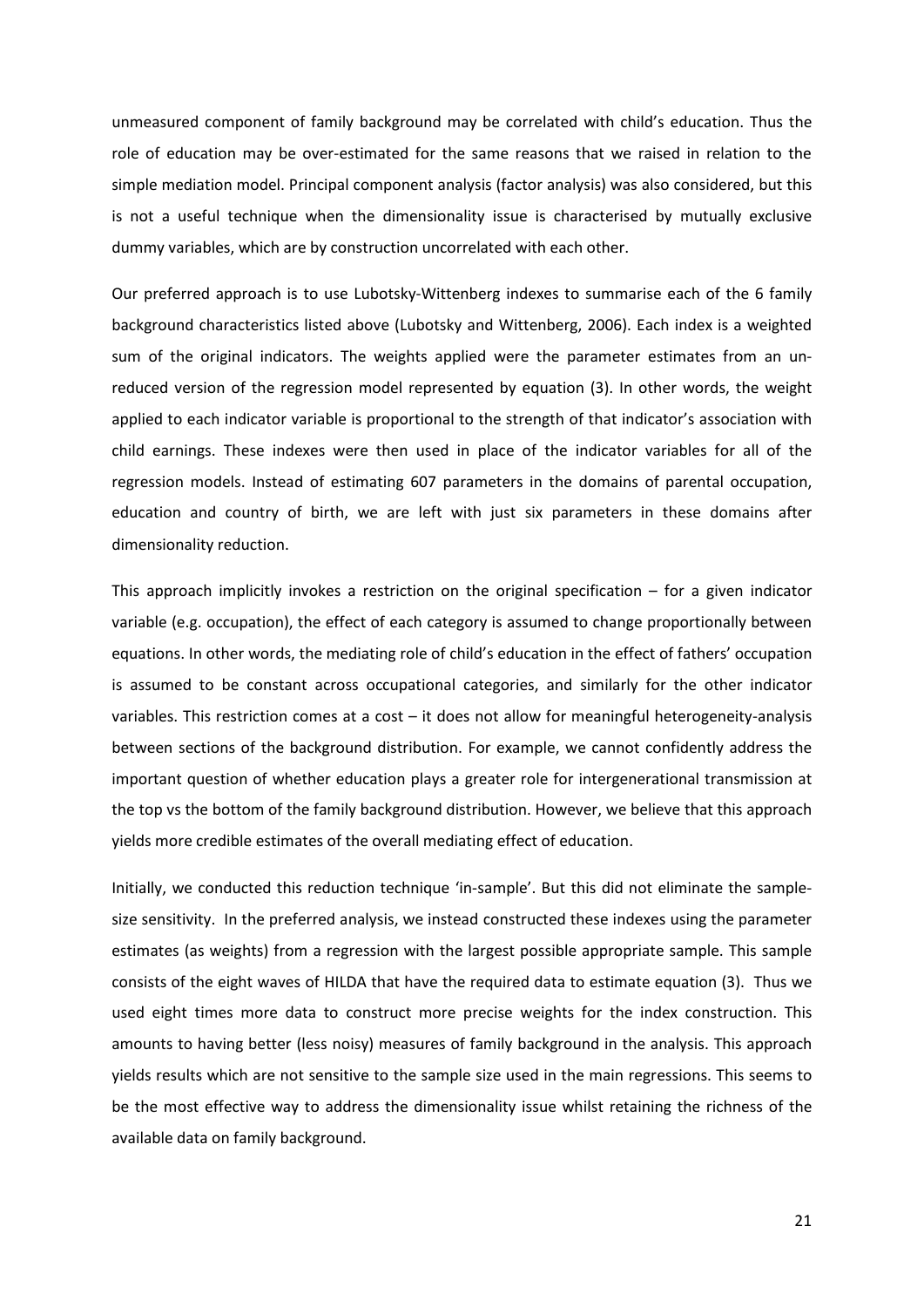# **References**

Alesina A, Giuliano P, Bisin A and Benhabib J (2011) 'Preferences for Redistribution' in Benhabib J, Bisin A and Jackson M (eds) *Handbook of Social Economics*, North Holland, 93-132.

Baron R and Kenny D (1986) 'The moderator-mediator variable distinction in social psychological research: Conceptual, strategic, and statistical considerations' *Journal of Personality and Social Psychology* 51, 1173–1182.

Blanden J, Gregg P and Macmillan L (2007) 'Accounting for intergenerational income persistence: noncognitive skills, ability and education' *Economic Journal*, 117, C43-C60.

Blanden J (2013) 'Cross-country ranking in intergenerational mobility: a comparison of approaches from economics and sociology' *Journal of Economic Survey,* 27, 38-73.

Bowles S and Gintis H (2002) 'The Inheritance of Inequality' *The Journal of Economic Perspectives*, 16 (3): 3-30.

Card D (1999) 'The Causal Effect of Education on Earnings', in Ashenfelter, O and Card, D (eds) *Handbook of Labor Economics* Vol 3A, pp 1801-1863.

Chetty R, Hendren N, Kline P and Saez E (2014) 'Where is the Land of Opportunity? The Geography of Intergenerational Mobility in the United States' *Quarterly Journal of Economics*, 129 (4): 1553-1623.

Corak M (2006) 'Do poor children become poor adults? Lessons from a Cross Country Comparison of Generational Earnings Mobility' *Research on Economic Inequality* 13, 143-188.

Corak M (2013) 'Income Inequality, Equality of Opportunity, and Intergenerational Mobility' *The Journal of Economic Perspectives*, 27 (3), 79-102.

Dustmann C (2004) 'Parental background, secondary school track choice, and wages' *Oxford Economic Papers,* 56, 209–230.

Heckman J and Pinto R (2015) 'Econometric Mediation Analyses: Identifying the Sources of Treatment Effects from Experimentally Estimated Production Technologies with Unmeasured and Mismeasured Inputs' *Econometric Reviews* 34 (1-2): 6-31.

Holmlund H (2008) *Intergenerational Mobility and Assortative Mating: Effects of an Educational Reform*, Centre for Economics of Education, London School of Economics, CEE DP 91.

Howell (2013) *Statistical Methods For Psychology*, 8<sup>th</sup> ed., Cengage.

Lubotsky D and Wittenberg M (2006) 'Interpretation of Regressions with Multiple Proxies' *The Review of Economics and Statistics* 88: 549-562.

Mazumder B (2005) 'The Apple Falls Even Closer to the Tree than We Thought: New and Revised Estimates of the Intergenerational Inheritance of Earnings' in Bowles S Gintis H and Osborne Groves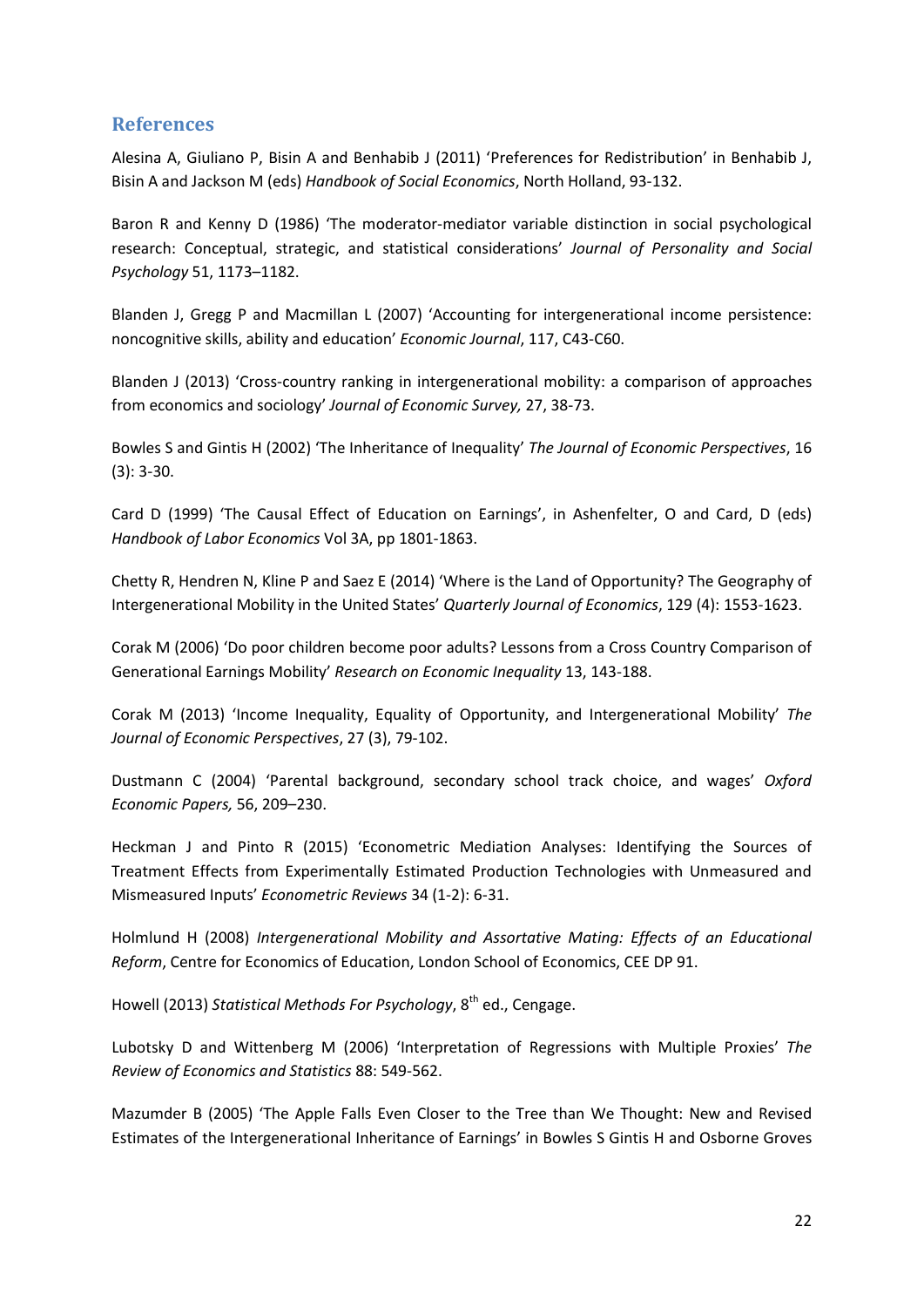M (eds.) *Unequal Chances: Family Background and Economic Success*, New York: Russell Sage Foundation.

Meghir C and Palme M (2005) 'Educational reform, ability, and parental background' *American Economic Review* 95, 414–424.

Mendolia S and Siminski P (2015) *The Role of Education in Intergenerational Economic Mobility in Australia,* Revised Final Report, commissioned by the NSW Government Office of Education – Centre for Education Statistics and Evaluation (CESE).

Mendolia S and Siminski P (forthcoming) 'New Estimates of Intergenerational Mobility in Australia' *Economic Record*.

Pekkarinen T, Uusitalo R and Kerr S (2009) 'School tracking and intergenerational income mobility: Evidence from the Finnish comprehensive school reform' *Journal of Public Economic*s 93, 965-973.

Solon G (1992) 'Intergenerational Income Mobility in the United States' *American Economic Review* 82 (3): 393-408.

Varian H (2014) 'Big Data: New Tricks for Econometrics' *Journal of Economic Perspectives*, 28 (2): 3- 28.

Warner R (2013) *Applied Statistics: From Bivariate Through Multivariate Techniques*, 2/E, Sage.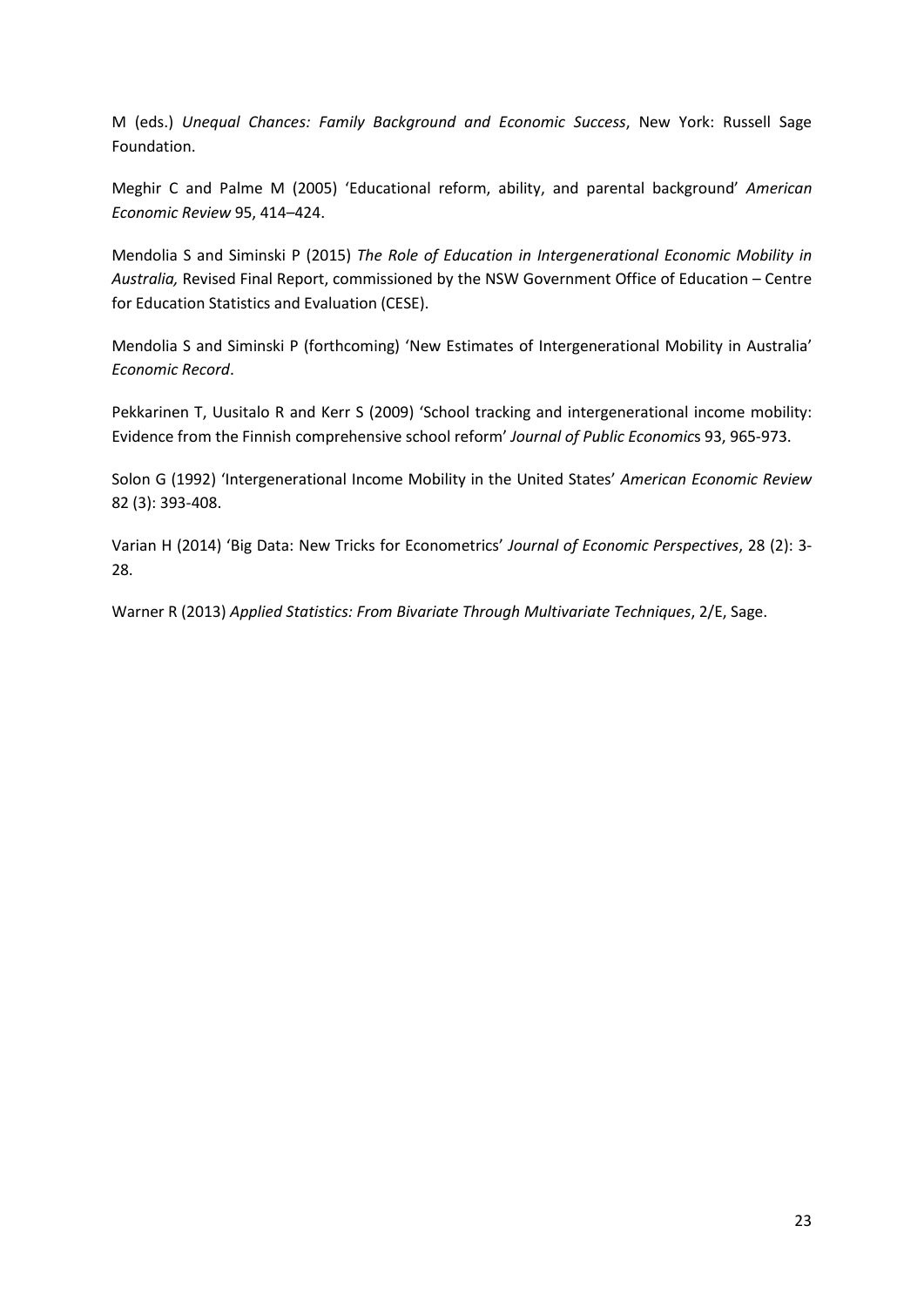<span id="page-25-0"></span>

|                                                                     | Using           | Using           |                                             |       |         |  |
|---------------------------------------------------------------------|-----------------|-----------------|---------------------------------------------|-------|---------|--|
|                                                                     | Parents'        | Parents'        | Preferred Model - Using all                 |       |         |  |
|                                                                     | Earnings        | Earnings        | <b>Family Background</b><br>Characteristics |       |         |  |
|                                                                     | only V1         | only V2         |                                             |       |         |  |
|                                                                     | both<br>genders | both<br>genders | both<br>genders                             | Males | Females |  |
|                                                                     | (1)             | (2)             | (3)                                         | (4)   | (5)     |  |
|                                                                     |                 |                 |                                             |       |         |  |
| Panel A: Percentiles of Predicted Log Earnings Distribution         |                 |                 |                                             |       |         |  |
| p1                                                                  | 3.158           | 3.183           | 3.008                                       | 2.953 | 2.954   |  |
| p <sub>5</sub>                                                      | 3.278           | 3.284           | 3.154                                       | 3.156 | 3.065   |  |
| p10                                                                 | 3.321           | 3.325           | 3.214                                       | 3.245 | 3.126   |  |
| p15                                                                 | 3.342           | 3.342           | 3.248                                       | 3.307 | 3.169   |  |
| p20                                                                 | 3.359           | 3.367           | 3.279                                       | 3.340 | 3.198   |  |
| p25                                                                 | 3.376           | 3.384           | 3.307                                       | 3.371 | 3.222   |  |
| p30                                                                 | 3.389           | 3.398           | 3.330                                       | 3.398 | 3.242   |  |
| p35                                                                 | 3.399           | 3.409           | 3.352                                       | 3.420 | 3.267   |  |
| p40                                                                 | 3.409           | 3.419           | 3.370                                       | 3.441 | 3.286   |  |
| p45                                                                 | 3.415           | 3.425           | 3.388                                       | 3.463 | 3.310   |  |
| p50                                                                 | 3.423           | 3.435           | 3.408                                       | 3.484 | 3.328   |  |
| p55                                                                 | 3.431           | 3.443           | 3.427                                       | 3.513 | 3.349   |  |
| p60                                                                 | 3.439           | 3.452           | 3.448                                       | 3.536 | 3.372   |  |
| p65                                                                 | 3.446           | 3.458           | 3.469                                       | 3.558 | 3.395   |  |
| p70                                                                 | 3.454           | 3.466           | 3.494                                       | 3.586 | 3.423   |  |
| p75                                                                 | 3.464           | 3.474           | 3.520                                       | 3.617 | 3.452   |  |
| p80                                                                 | 3.472           | 3.484           | 3.548                                       | 3.648 | 3.484   |  |
| p85                                                                 | 3.482           | 3.492           | 3.583                                       | 3.691 | 3.514   |  |
| p90                                                                 | 3.492           | 3.506           | 3.630                                       | 3.747 | 3.549   |  |
| p95                                                                 | 3.509           | 3.525           | 3.698                                       | 3.841 | 3.627   |  |
| p99                                                                 | 3.555           | 3.570           | 3.891                                       | 4.055 | 3.805   |  |
| Panel B: Summary Measures of Predicted Log Earnings Dispersion      |                 |                 |                                             |       |         |  |
| P60 - P40                                                           | 0.030           | 0.033           | 0.078                                       | 0.094 | 0.086   |  |
| expressed as % difference in expected                               |                 |                 |                                             |       |         |  |
| hourly earnings                                                     | 3.0%            | 3.3%            | 8.1%                                        | 9.9%  | 9.0%    |  |
| P75 - P25                                                           | 0.087           | 0.090           | 0.213                                       | 0.246 | 0.230   |  |
| expressed as % difference in expected                               |                 |                 |                                             |       |         |  |
| hourly earnings                                                     | 9.1%            | 9.4%            | 23.7%                                       | 27.9% | 25.9%   |  |
| P90 - P10                                                           | 0.171           | 0.181           | 0.416                                       | 0.502 | 0.423   |  |
| expressed as % difference in expected<br>hourly earnings            | 18.7%           | 19.8%           | 51.6%                                       | 65.1% | 52.7%   |  |
|                                                                     |                 |                 |                                             |       |         |  |
| Standard Deviation of predicted log hourly<br>earnings distribution | 0.073           | 0.076           | 0.170                                       | 0.208 | 0.175   |  |
|                                                                     |                 |                 |                                             |       |         |  |

#### <span id="page-25-1"></span>**Table 1 – The Importance of Family Background as a Determinant of Earnings**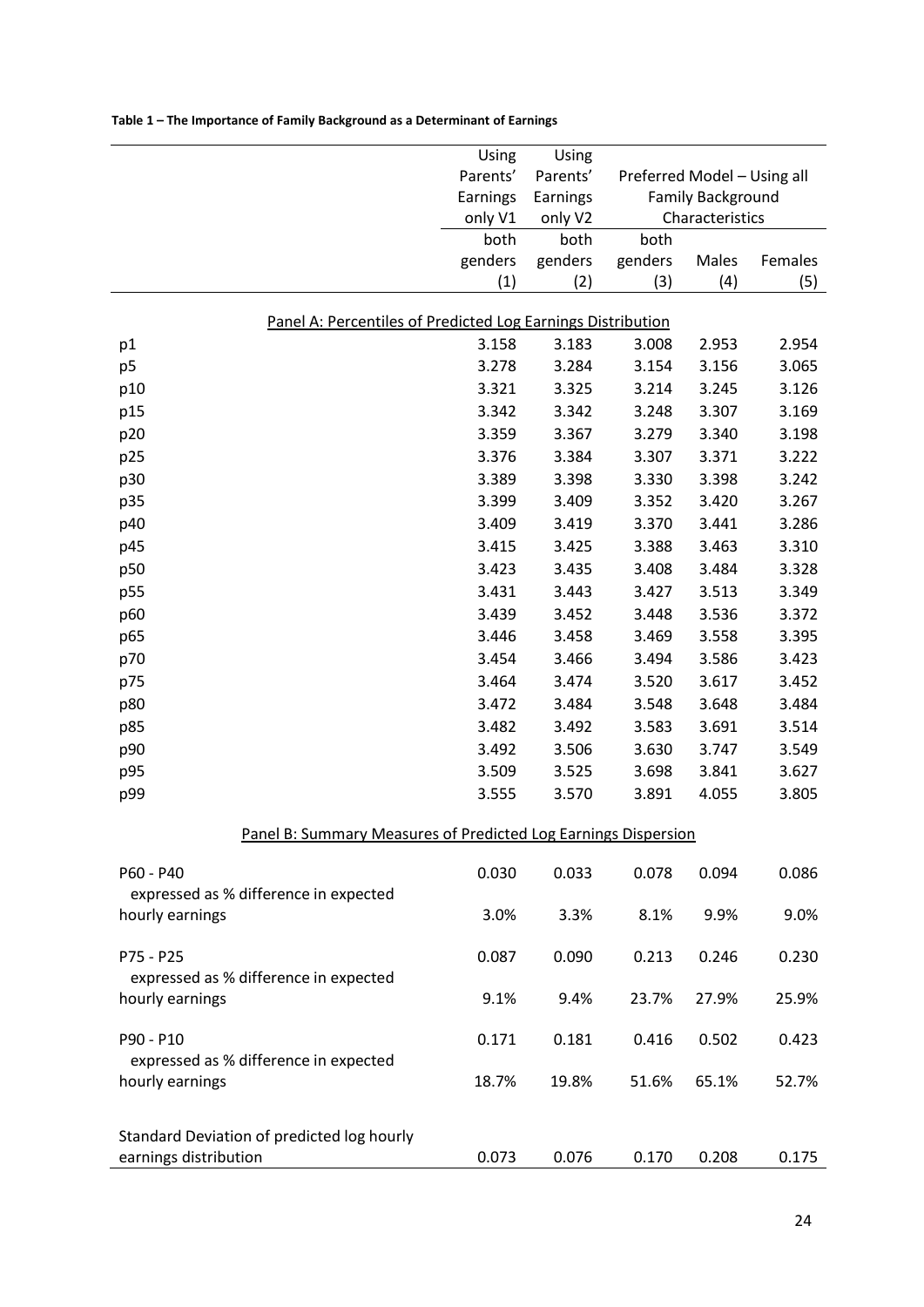Notes: This table summarises the importance of family background as a determinant of earnings. It shows the distribution of predicted values from regressions of ln(earnings) on family background indicators, holding age and sex constant. In columns (1) and (2) family background is measured by imputed parental earnings. In column (1), this imputation draws only on each parent's occupation. In column (2) the imputation draws on each parent's occupation, education and country of birth. Columns (3), (4) and (5) show results from regression models which include a vector of family background characteristics, including parental occupation, education, country of birth and other variables, described in full in Section [4.1.](#page-10-2) Panel A shows percentiles of the distributions of predicted earnings. Panel B shows summary statistics on those distributions. Greater dispersion of predicted values is indicative of a larger estimated role of family background in determining earnings.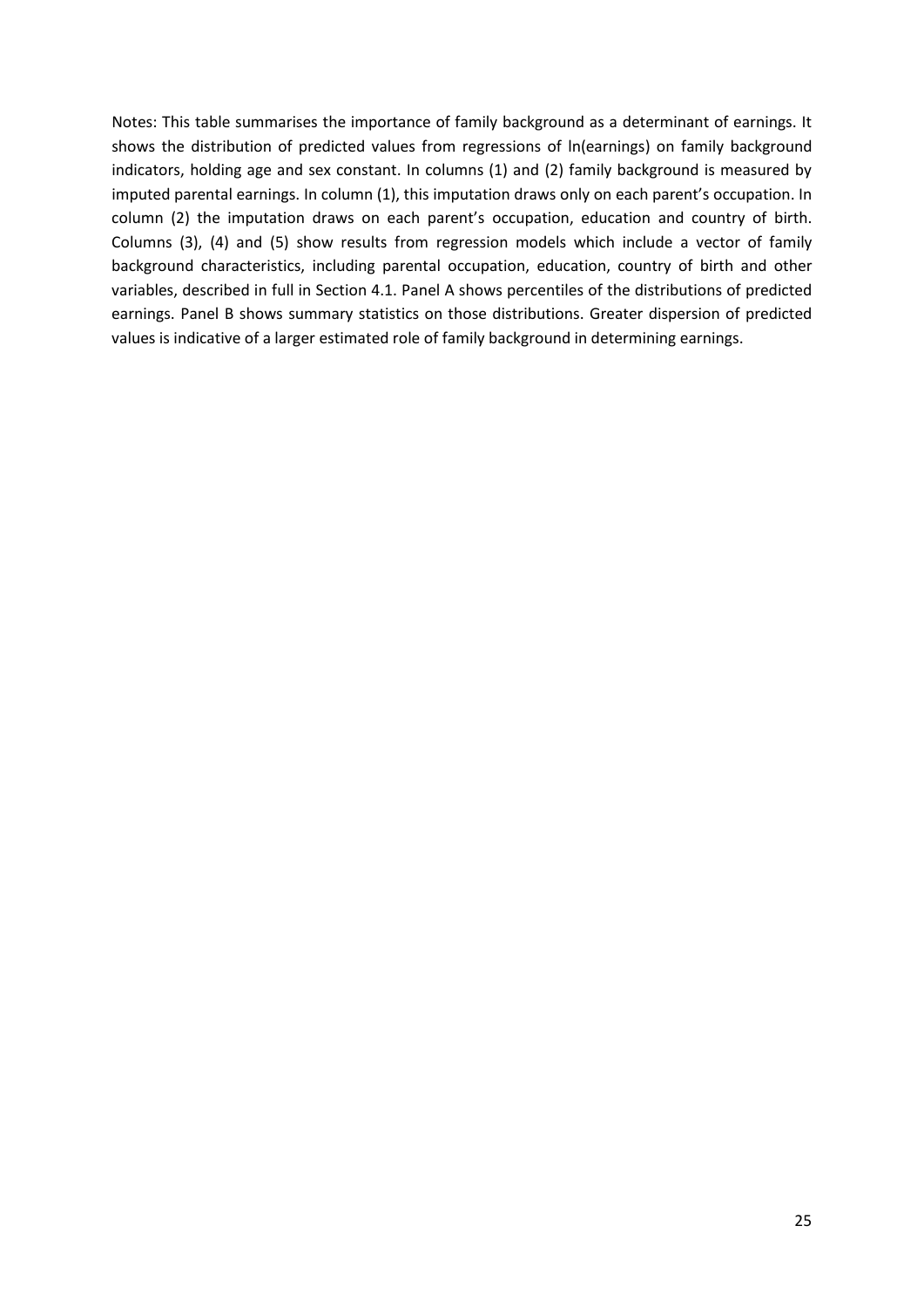#### **Table 2 – The Role of Education as a Mediator**

|                   | <b>Using Parental</b><br>Earnings only |                | Preferred Model - Using all Family Background Characteristics |           |                         |            |            |            |              |
|-------------------|----------------------------------------|----------------|---------------------------------------------------------------|-----------|-------------------------|------------|------------|------------|--------------|
|                   |                                        |                |                                                               |           |                         |            |            | Father's   | Mother's     |
| Estimated role of |                                        |                |                                                               | Father's  | Mother's                | Father's   | Mother's   | Country of | Country of   |
| Education         | V <sub>1</sub>                         | V <sub>2</sub> | Overall                                                       | Education | Education               | Occupation | Occupation | Birth      | <b>Birth</b> |
|                   | (1)                                    | (2)            | (3)                                                           | (4)       | (5)                     | (6)        | (7)        | (8)        | (9)          |
|                   |                                        |                |                                                               |           | both genders (of child) |            |            |            |              |
| lower bound       | 31%                                    | 29%            | 24%                                                           | 38%       | 32%                     | 22%        | 21%        | 28%        | 23%          |
| upper bound       | 62%                                    | 59%            | 39%                                                           | 69%       | 55%                     | 33%        | 32%        | 38%        | 34%          |
|                   |                                        |                |                                                               |           | Males                   |            |            |            |              |
| lower bound       | 31%                                    | 22%            | 18%                                                           | 26%       | 23%                     | 18%        | 14%        | 23%        | 13%          |
| upper bound       | 63%                                    | 51%            | 32%                                                           | 51%       | 40%                     | 29%        | 23%        | 37%        | 26%          |
|                   |                                        |                |                                                               |           | <b>Females</b>          |            |            |            |              |
| lower bound       | 28%                                    | 36%            | 25%                                                           | 44%       | 48%                     | 23%        | 22%        | 25%        | 30%          |
| upper bound       | 58%                                    | 67%            | 35%                                                           | 70%       | 78%                     | 31%        | 28%        | 33%        | 36%          |

<span id="page-27-0"></span>Notes: This table shows the estimated importance of child's education as a mechanism through which family background affects earnings. A value of 100% implies that education is the sole mechanism through which family background effects earnings, while 0% suggests that education is not a mechanism for the family background effect on earnings. Columns (1) and (2) show results from models in which family background is measured only by imputed parental earnings. In column (1), this imputation draws only on each parent's occupation. In column (2) the imputation draws on each parent's occupation, education and country of birth. Columns (3)-(9) show results from regression models which include a vector of family background characteristics, including parental occupation, education, country of birth and other variables, described in full in Section [4.1.](#page-10-3) Column (3) shows the main results, summarising the role of education in mediating the overall effect of family background. Columns (4)-(9) show results from the same models as (3). They show the extent to which education mediates the effects of key elements of family background. The 'upper bounds' are estimated using models which ignore skills (which are correlated with both education and family background). The 'lower bounds' are estimated using models which ignore the role of education as a pathway through which skills influence earnings.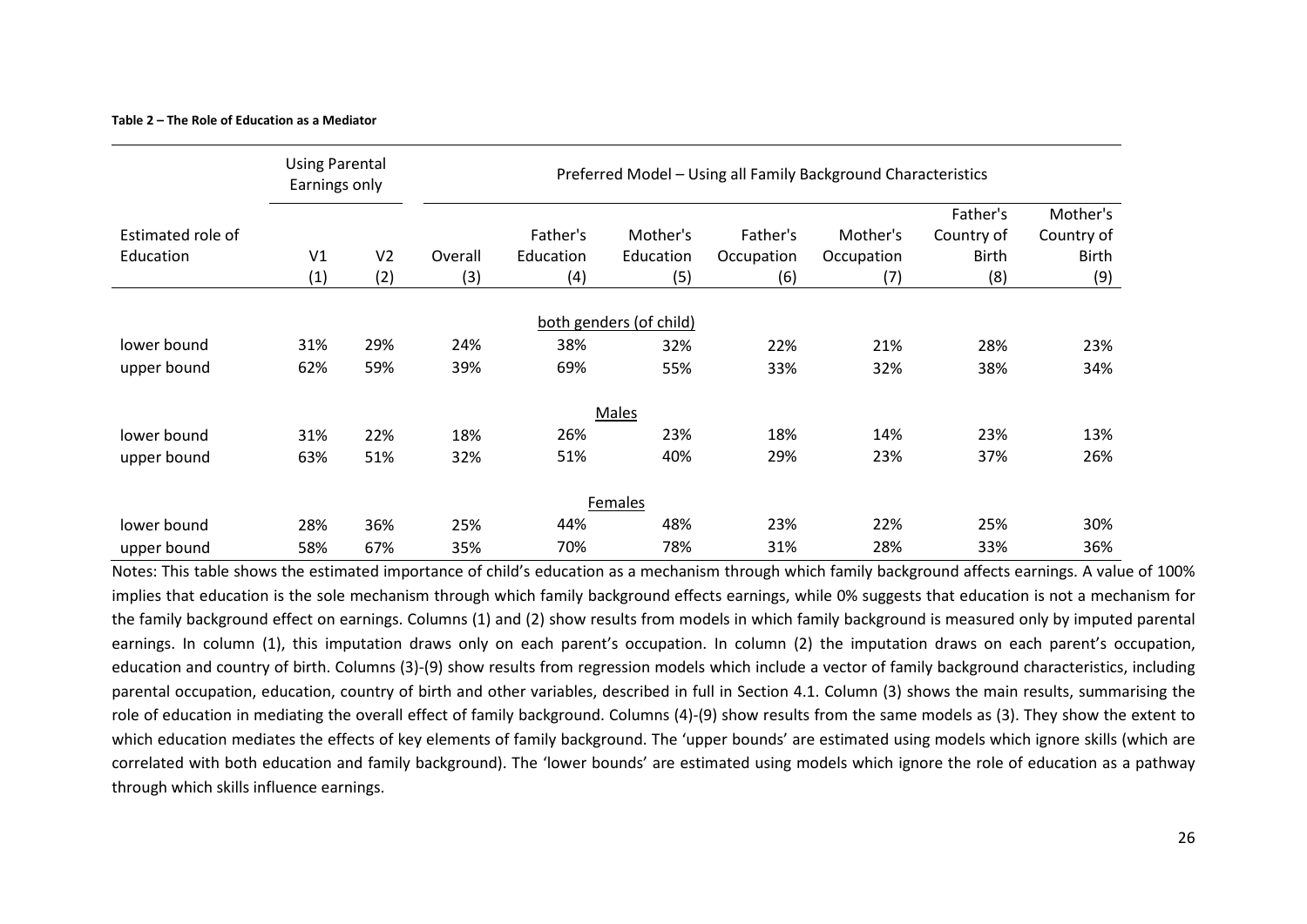|                                                     | both    |       |         |  |  |  |
|-----------------------------------------------------|---------|-------|---------|--|--|--|
|                                                     | genders | males | females |  |  |  |
|                                                     |         |       |         |  |  |  |
| Panel A: Dependent Variable: In(years of schooling) |         |       |         |  |  |  |
| $P60 - P40$                                         | 0.043   | 0.043 | 0.051   |  |  |  |
| expressed as % difference in expected wage          | 4.4%    | 4.3%  | 5.3%    |  |  |  |
|                                                     |         |       |         |  |  |  |
| $P75 - P25$                                         | 0.117   | 0.116 | 0.136   |  |  |  |
| expressed as % difference in expected wage          | 12.4%   | 12.3% | 14.6%   |  |  |  |
|                                                     |         |       |         |  |  |  |
| P90 - P10                                           | 0.239   | 0.256 | 0.272   |  |  |  |
| expressed as % difference in expected wage          | 27.0%   | 29.2% | 31.3%   |  |  |  |
|                                                     |         |       |         |  |  |  |
| Standard Deviation of predicted log years of        |         |       |         |  |  |  |
| schooling                                           | 0.095   | 0.101 | 0.108   |  |  |  |
|                                                     |         |       |         |  |  |  |
| Panel B: Dependent Variable: L-W Education Index    |         |       |         |  |  |  |
| P60 - P40                                           | 0.053   | 0.058 | 0.057   |  |  |  |
| expressed as % difference in expected wage          | 5.4%    | 5.9%  | 5.9%    |  |  |  |
|                                                     |         |       |         |  |  |  |
| $P75 - P25$                                         | 0.151   | 0.152 | 0.156   |  |  |  |
| expressed as % difference in expected wage          | 16.2%   | 16.4% | 16.8%   |  |  |  |
|                                                     |         |       |         |  |  |  |
| P90 - P10                                           | 0.307   | 0.334 | 0.308   |  |  |  |
| expressed as % difference in expected wage          | 36.0%   | 39.7% | 36.0%   |  |  |  |
|                                                     |         |       |         |  |  |  |
|                                                     | 0.121   | 0.132 | 0.121   |  |  |  |
| Standard Deviation of predicted Education Index     |         |       |         |  |  |  |

<span id="page-28-0"></span>**Table 3 – The importance of Family Background for Educational Attainment**

Notes: This table summarises the importance of family background as a determinant of educational attainment. It shows summary statistics on the distribution of predicted values from regressions of educational attainment on a vector of family background characteristics, including parental occupation, education, country of birth and other variables, described in full in Section [4.1,](#page-10-2) holding age and sex constant. For Panel A, the dependent variable is the natural logarithm of years of schooling. For Panel B, the dependent variable is educational attainment index, which draws on all available data on quality and quantity of education. It is constructed through a Lubotsky-Wittenberg procedure using weights which correspond to the estimated relationship between each educational variable and earnings. In both panels, a greater dispersion of predicted values is indicative of a larger estimated role of family background in determining educational attainment.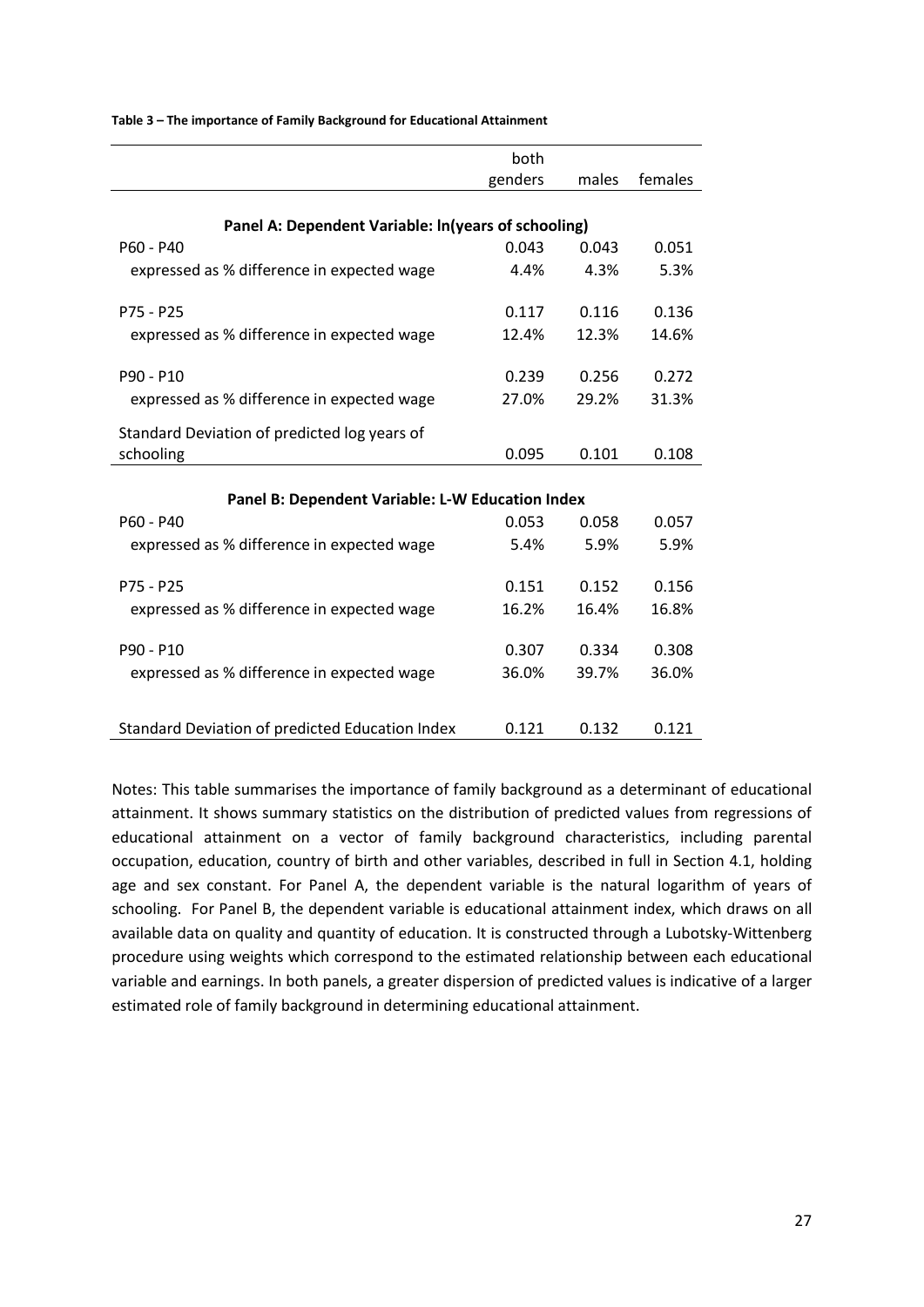|                                                                 | both    |       |       |  |  |  |  |
|-----------------------------------------------------------------|---------|-------|-------|--|--|--|--|
|                                                                 | genders |       |       |  |  |  |  |
| <b>United Kingdom (BCS)</b>                                     |         |       |       |  |  |  |  |
| $P60 - P40$                                                     | 0.085   | 0.100 | 0.085 |  |  |  |  |
| expressed as % difference in expected wage                      | 8.9%    | 10.5% | 8.9%  |  |  |  |  |
| P75 - P25                                                       | 0.218   | 0.269 | 0.233 |  |  |  |  |
| expressed as % difference in expected wage                      | 24.4%   | 30.9% | 26.3% |  |  |  |  |
| P90 - P10                                                       | 0.424   | 0.516 | 0.464 |  |  |  |  |
| expressed as % difference in expected wage                      | 52.9%   | 67.6% | 59.1% |  |  |  |  |
| Standard Deviation of predicted log hourly wage<br>distribution | 0.180   | 0.228 | 0.203 |  |  |  |  |
|                                                                 |         |       |       |  |  |  |  |
| Australia ('Comparable' HILDA)                                  |         |       |       |  |  |  |  |
| $P60 - P40$                                                     | 0.081   | 0.083 | 0.099 |  |  |  |  |
| expressed as % difference in expected wage                      | 8.5%    | 8.7%  | 10.4% |  |  |  |  |
| P75 - P25                                                       | 0.228   | 0.239 | 0.251 |  |  |  |  |
| expressed as % difference in expected wage                      | 25.6%   | 27.0% | 28.5% |  |  |  |  |
| P90 - P10                                                       | 0.431   | 0.479 | 0.472 |  |  |  |  |
| expressed as % difference in expected wage                      | 53.9%   | 61.4% | 60.3% |  |  |  |  |
| Standard Deviation of predicted log hourly wage<br>distribution | 0.182   | 0.232 | 0.204 |  |  |  |  |

<span id="page-29-0"></span>**Table 4 –Family Background as a Determinant of Earnings – Comparison of UK and Australia**

Notes: This table summarises the importance of family background as a determinant of earnings in the United Kingdom and Australia. The results for Australia differ from those in Table 1, due to a number restrictions made here to the sample and the variable set. These changes were made to improve comparability with the BCS data. The table shows summary statistics on the distribution of predicted values from regressions of earnings on a vector of family background characteristics, including parental occupation, education, country of birth and other variables, described in full in Sections [4.2](#page-12-1) and [4.3,](#page-14-0) holding age and sex constant. A greater dispersion of predicted values is indicative of a larger estimated role of family background in determining earnings.